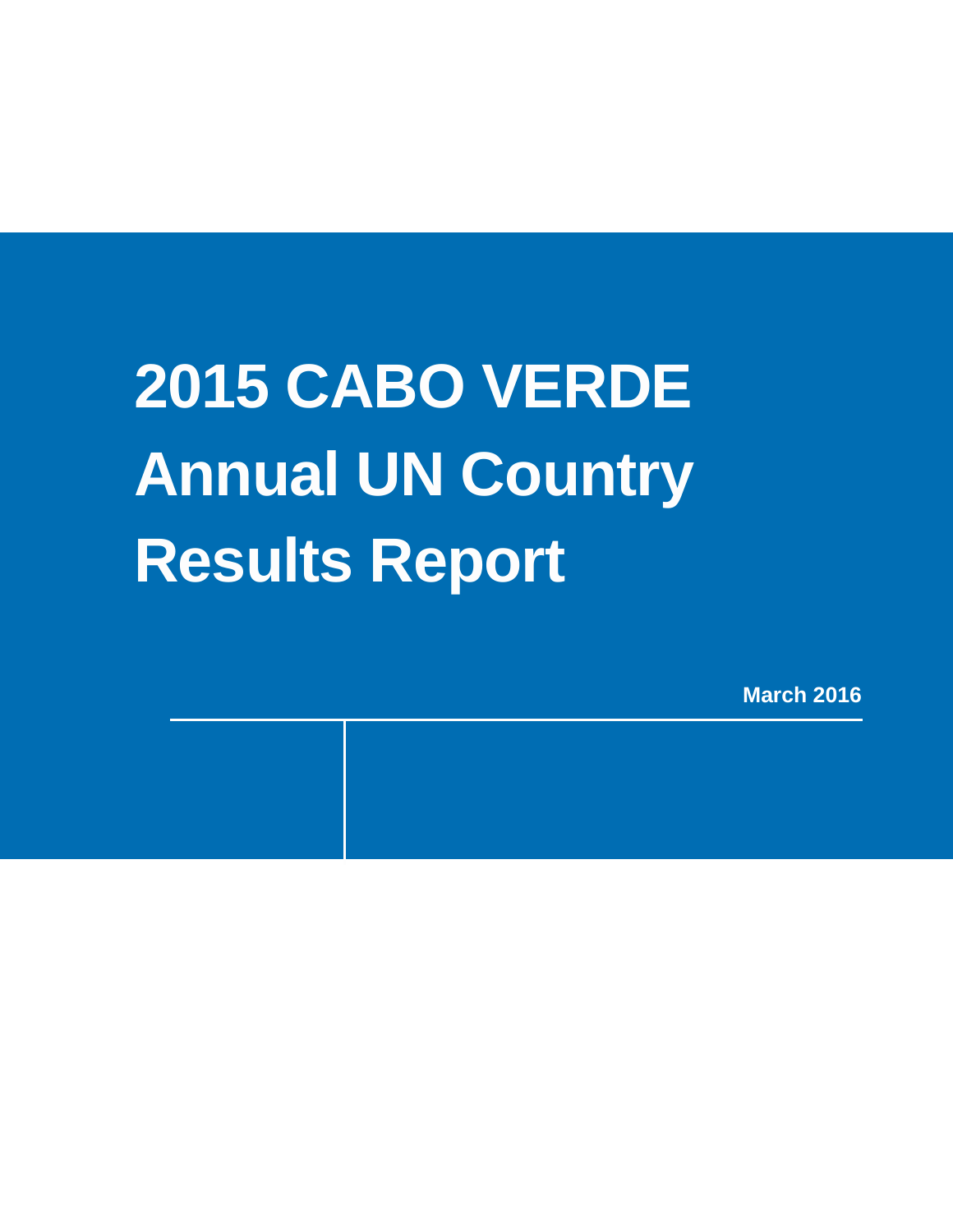## **Foreword**

 $\overline{a}$ 

The political situation in the country remained stable in 2015, even as the country started preparations for the elections scheduled for 2016, ie the presidential, legislative and municipal elections. Leading up to the elections the political ambiance and debate became increasingly politicized and divisive, particularly considering the high stakes for the two main parties; Partido Africano para a Independência de Cabo Verde (PAICV) in its third mandate and Movimento para a Democracia (MpD) in opposition during three consecutive mandates. The National Election Board (CNE) was appointed by the Parliament and a Constitutional Court was for the first time established. In addition, the country, with support from the international community, including the UN, undertook revision of electoral files, conducted civil education campaigns and media training.

Legislative elections were held as planned on March  $20<sup>th</sup>$ , 2016. As per the results, Cabo Verde kept up its tradition of peaceful and credible elections, without major incidents or serious violence reported<sup>1</sup>, and which this time led to alternation of power. According to preliminary results, and the opposition party, MpD, gained absolute majority. Abstention rate however was around 34%, almost 15% higher than in the 2011 legislative elections (23%). While, final results will be announced by the CNE shortly, the country is preparing for the presidential and municipal elections, primarily held by MpD, planned for between September-November. . There are no signs that indicate any increased risk for political violence and there are all the reasons for the international community to congratulate Cabo Verde on these results, encourage the continued tradition of calm and peaceful elections and calling the population to use their civic rights and obligations to vote. The United Nations are already in contact with future government to continue to support strengthening the democratic tradition and its institutions, the election process as well as civic engagement. .

In economic terms, 2015 continued to see a decreasing GDP (falling between 1-1.5% over the last three years) while the high level of debt led to double-digit budget deficits, with public debt estimated at 120% of the GDP by end 2015. This situation has some extent been provoked by the end of the transitional period following the LDC graduation, which led to reduced access to development assistance funds and concessional loans. Other constraining factors is the very limited productive and fiscal base (typical to SIDS) combined with recession in partner countries such as Portugal and other EU member states. As a result, unemployment among youth remained at around 36 %, i.e. almost double the national average of 16% with majority of employees working without a formal contract (59%). The weakness in the organization of the employment sector, with its significant gender related dimensions, is identified as one factor, which impedes the productive sector to create more sustainable, decent jobs. Together with Luxemburg, a UN joint programme has produced strategic results on eg informal sector as well as for the strategic tourist sector. A follow up programme is being developed and approved at this time of writing this report.

Related to this is the significant imbalance that exists between the education and employment sector, starting from early childhood education, primary/secondary education, university and professional training. As a result of a partnership between the government, the Global Partnership for Education and the UN, a new education policy was developed and approved in the Council of Ministers end 2015 and which can effectively address these imbalances as well as the current significant drop out rates between primary and secondary education.

Another strategic policy document was realized with support of the UN, namely the adoption of the Charter in favor of Blue Growth by the Council of Ministers in November 2015, expected to leverage the significant potential impact of the Blue Economy on FDI, job creation as well as sustainable development overall.

 $1$  Some 20 observers from the African Union were invited to accompany the elections and they too could confirm that the election process was peaceful, credible and transparent.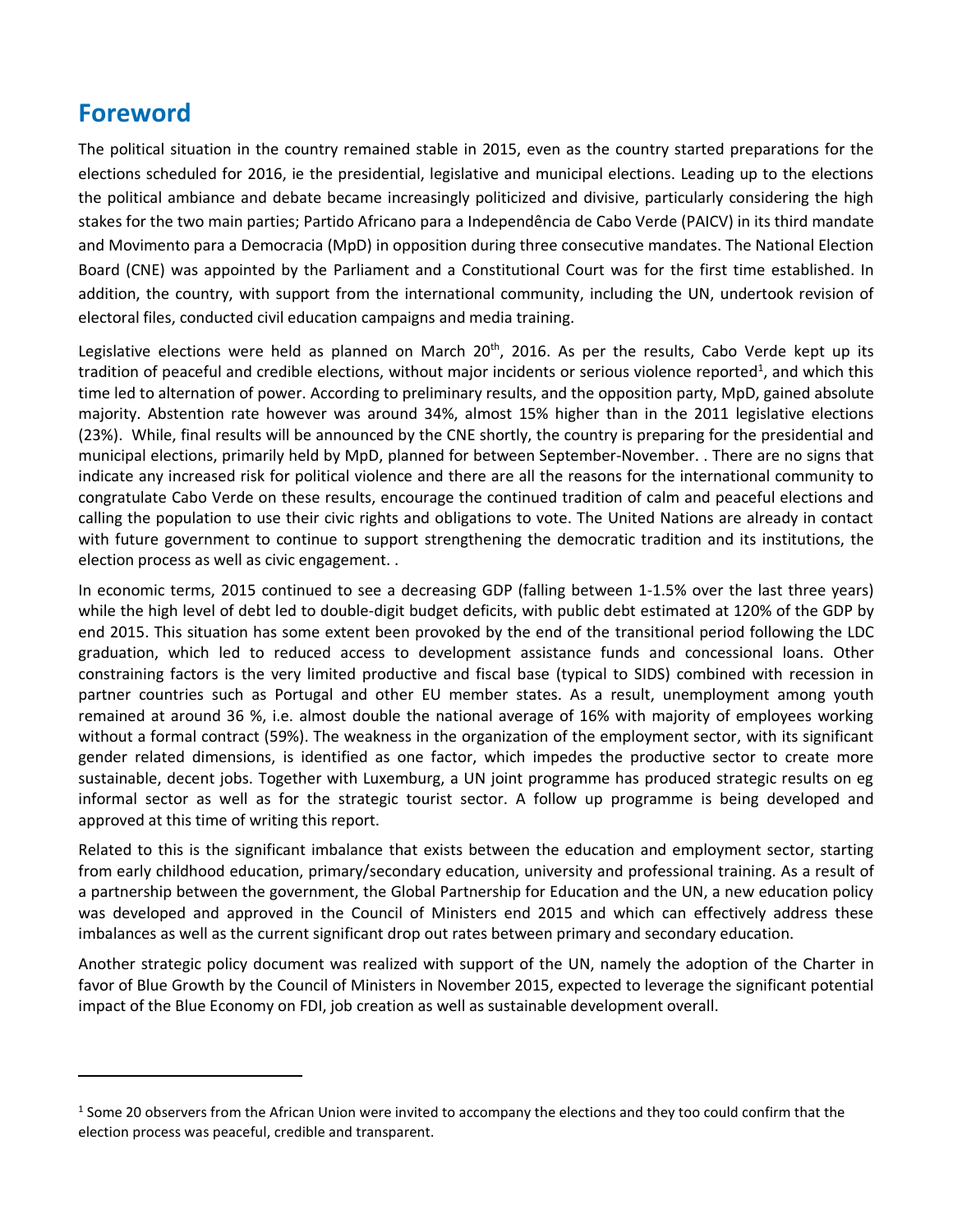The reconstruction efforts following the Fogo volcano eruption end 2014 continued and a post-disaster needs assessment (PDNA) was developed with support from the UN System, EU and the World Bank and calculated the economic impact to US\$ 28 million and needs for recovery to a total of US\$ 34 million. This led the Government to take fiscal dispositions to establish a fund to support the displaced populations yet international funding/investment for the recovery continued slow albeit with support from EU, and from AfDB in the pipeline. Disaster risk reduction capacity building actions are ongoing with support from UN and funded by Luxembourg and JICA.

During 2015, the UNCT has been very successful in benefiting from the Delivering Results Together Fund and would like to thank donors for providing this unique opportunity for a small team, in a small MIC, to strengthen the operationalization of the Delivering as One (DaO), integration and impact of its mandates. In Cabo Verde, Spain maintains its development cooperation, and continuing partnership with the UN.

South South Cooperation is increasingly considered strategic, with Cabo Verde both benefitting and sharing its solid development experiences. Brazil is proving one significant partner in this and with support from UN, options for a new social protection programme were developed using the Brazilian experience. Other example is capacity building for public administration. Funded by the EU, the regional UN programme based in Cabo Verde uses SSC as methodology to reach results on strengthening economic governance and oversight capacity of supreme oversight institutions in PALOP countries.

It is difficult to end this foreword, without commending Cabo Verde for its results on the MDGs and for immediately embracing the new Agenda 2030 and the SDGs. It is safe to say that most of the MDGs were achieved with highlights on poverty reduction, education and health and that it is at large based on strong government leadership, governance practices and historic cooperation with development partners, in particular the UN, who together with the country celebrated its 40 year anniversary during 2015. The SDGs were embraced and strategic efforts are already underway to see them embedded in national plans and strategies. Another global priority was prioritized at the highest level, the COP 21 in Paris, preparing for which the UN supported a high level dialogue with international community.

Finally, I, on behalf of the UNCT, wish to thank the international community present in Cabo Verde for excellent cooperation in terms of joint advocacy efforts, new partnerships and solidarity. One example was the presence of the entire diplomatic community as a show of support at the event to join forces to end violence against women, organized at the UN House with the presence of the President of the Republic in commemorating the Orange Campaign.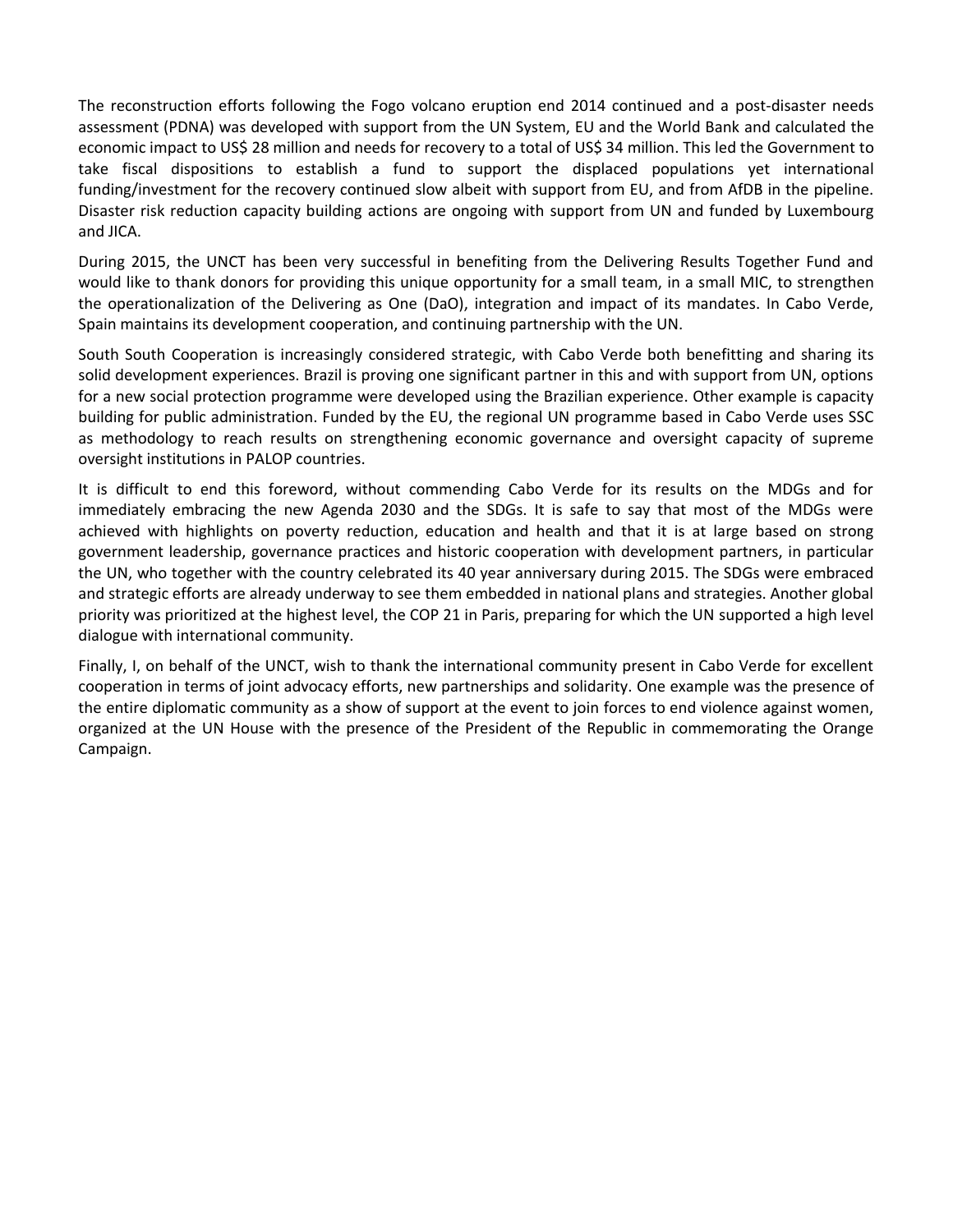# **Executive Summary**

- Among the first countries in its region to embark on the SDGs' mainstreaming process, Cabo Verde embraced the post-2015 agenda as a pioneer country, with significant buy-in observed around the SDG's adaptation, ownership and "localizing" efforts. The country has committed to the integration of the new development agenda into policies and programmes, providing thus the UN System with a unique opportunity to push for an innovative integrated action together with line ministries and policy making bodies, view a view to strengthen and align national planning efforts, as well as sectoral strategies and policies.
- $\div$  Aiming at creating the conditions for a strategic discussion around the new Agenda 2030 and the SDGs, the UNCT with technical leadership from UNDP has supported the organization of four major events: a) The International Conference on "SDGs in SIDSs and MICs: a perspective from Africa" (June 2015) and which resulted in the formal "Praia Outcome Statement", reaffirming the specific needs of SIDS in the context of the SDGs and highlighting the importance of building national ownership, integrating the SDGs into national development plans and strategies, and facilitating innovative financing for development and knowledge exchange through South-South and Triangular Cooperation; b) A dialogue among municipalities and other local actors around their role in implementing the SDGs took place In Praia in October, resulting in an increased awareness of the need to "localize" the SDGs, building on the lesson learned of the implementation of the MDGs and as a strategy to decentralize action and develop new partnerships to create sustainable results at the local level; c) a national workshop on "SDGs Prioritization, Mainstreaming and Financing in Cabo Verde" (Dec. 2015) helped develop the links between national planning instruments and sustainable development, and prepare line ministries and other stakeholders to develop common integrated long-term planning objectives and d) a national dialogue with NGO's and Civil Society Organizations around their role in implementing the SDGs (Jan. 2016).
- Follow up to the National Transformation Forum supported by the UN in 2014 allowed strategic advances in area of demographic dynamics to better understand and prepare for its implications particularly as concerns youth, employment and social protection. Another main priority has been the preparation of a white paper on education in partnership with the Global Partnership for Education and which was approved by the council of ministers end 2015. The MAF resulted in monitoring and acceleration of MDG achievements particularly on maternal and infant mortality and gender. UN Advocacy and visibility of human rights strengthened throughout the year including support to visit of the special rapporteur, government human rights reporting requirements (reports published on migrants and torture) and a major study on persons with disabilities, advocacy on sexual and reproductive rights and health, launch of the Orange Campaign (GBV) and a one year Free & Equal Campaign to strengthen fight against violence and discrimination against women, children and members of LGBT community.
- Following the Early recovery action plan completed after the Fogo emergency and as part the post-disaster needs assessment later approved by the council of ministers, central and local actors were trained on the PDNA methodology during a series of workshops held with the WB and EU. Additional funding from the EU, AfDB, and from Germany are in the pipeline. UN Support allowed the establishment of a disaster observatory, to facilitate the analysis of historical data around disaster risks in Cabo Verde, and localized vulnerability studies on volcanic and seismic risks in Fogo and Brava Islands. Urban vulnerability assessments developed in 2015, allowing local stakeholders to scale up and replicating as of 2016. Governmental participation in the Sendai Conference was also ensured and leveraged to advocate for enhanced priority to DRR. As a result, establishment of long-term partnership with a foreign university under preparation to ensure nation-wide vulnerability assessment and disaster mapping using hazard mapping already completed in 2014. The approval by the Council of Ministers of key protected areas management tools also represents a significant change in the protection of marine and terrestrial resources and biodiversity, crucial for the country for which tourism is one of the key drivers of sustainable economic growth.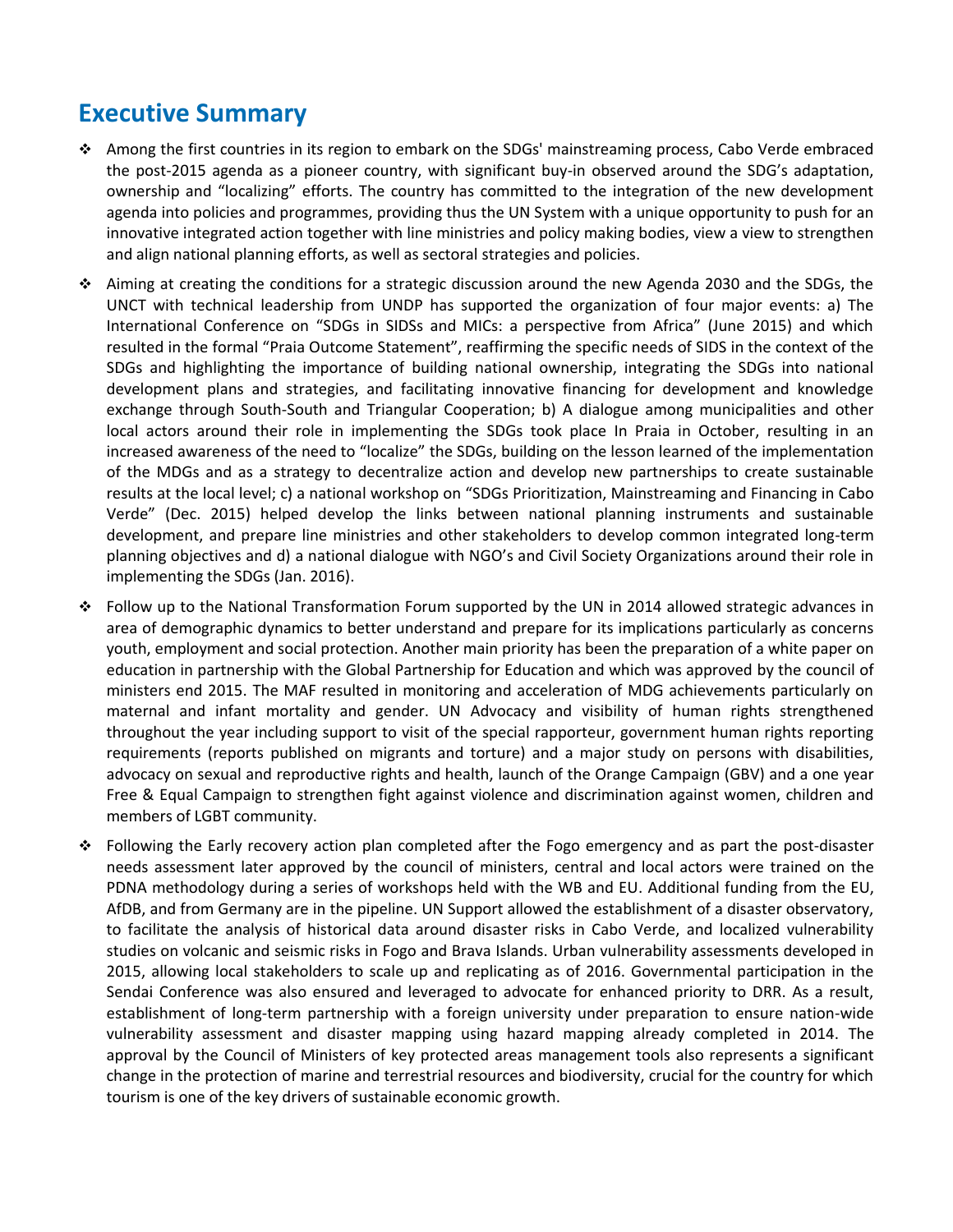- $\div$  Coordination mechanisms at the UN have been strengthened through individual pillar group meetings, midterm review meetings with national counterparts and the revision of all thematic working groups. A breakthrough was achieved with nomination of national leaders and co-leaders for the four pillar/results groups something which improved significantly national ownership and quality of the intended integrated programme planning and implementation. While the high level of turnover above all in the ministry of foreign affairs (MIREX) slowed down and delayed the formal agreement to establish the DPG, critical agreements were achieved in establishing a high level overall development coordination mechanism under joint UN-Government leadership. In addition, DPG ad-hoc meetings continued in 2015, with special emphasis on the SDGs' roll-out, the preparation of the next PRSP and planning cycle.
- The efforts of UN joint resource mobilization resulted in successful applications to the 2014 & 2015 DRT-Fund. It also helped UN teams to strengthen joint planning, coordination and implementation which in turn facilitated government ownership. An internal Task Force composed of the UNDP-UNFPA-UNICEF Joint Office, ILO, UNIDO, UN-Habitat and the RCO was created to provide strategic guidance and support the implementation of the new resource mobilization strategy. Hence, recommendations and materials was produced by the Task Force, along with a comprehensive PRMS roadmap and engagement of the government and international development partners. With the finalized recruitment of a PRMS coordinator place within the RC Office, the implementation of the PRM Strategy will continue in 2016. Training on results orientation and M&E facilitates achievement of results and resource mobilization.
- Full participation of NRAs in the UNDAF Annual Planning, Monitoring & Evaluation and Reporting exercises throughout the year. Strong NRAs' engagement in the DRT-related activities (implementation of funds in 2015 and development of a funding proposal/joint planning for the funds to be disbursed in 2016), including through joint programming initiatives. Continued NRA's involvement in UNCT meetings, activities, events and advocacy campaigns throughout 2015, but also as active members or co-chairs of UNCT Thematic Working Groups. Bilateral meeting between NRAs and UN RC continued during 2016.
- Given the particular characteristics of Cabo Verde as a SIDS, geographic considerations have proven crucial in the planning phase throughout past UNDAF preparation experiences. In this regard, and also considering the decentralized nature of the country, development partners expressed their interest in aligning priorities through a more "localized" integrated planning approach along with monitoring efforts based on disaggregated data. These opportunities will be further looked into in 2016 through the activities of the government-chaired Development Partners Group. The ambition would not only focus at joint UNgovernment planning level, but also integrate the international development partners in the process, given the particular planning momentum created by the concomitant nature of cycles with a number of partners (and at first the EU and the World Bank). Strong buy-in exists at the Development Partners Group level for the formalization of coordination mechanisms and the creation of an instrument allowing aid institutions to share country analyses, surveys and studies.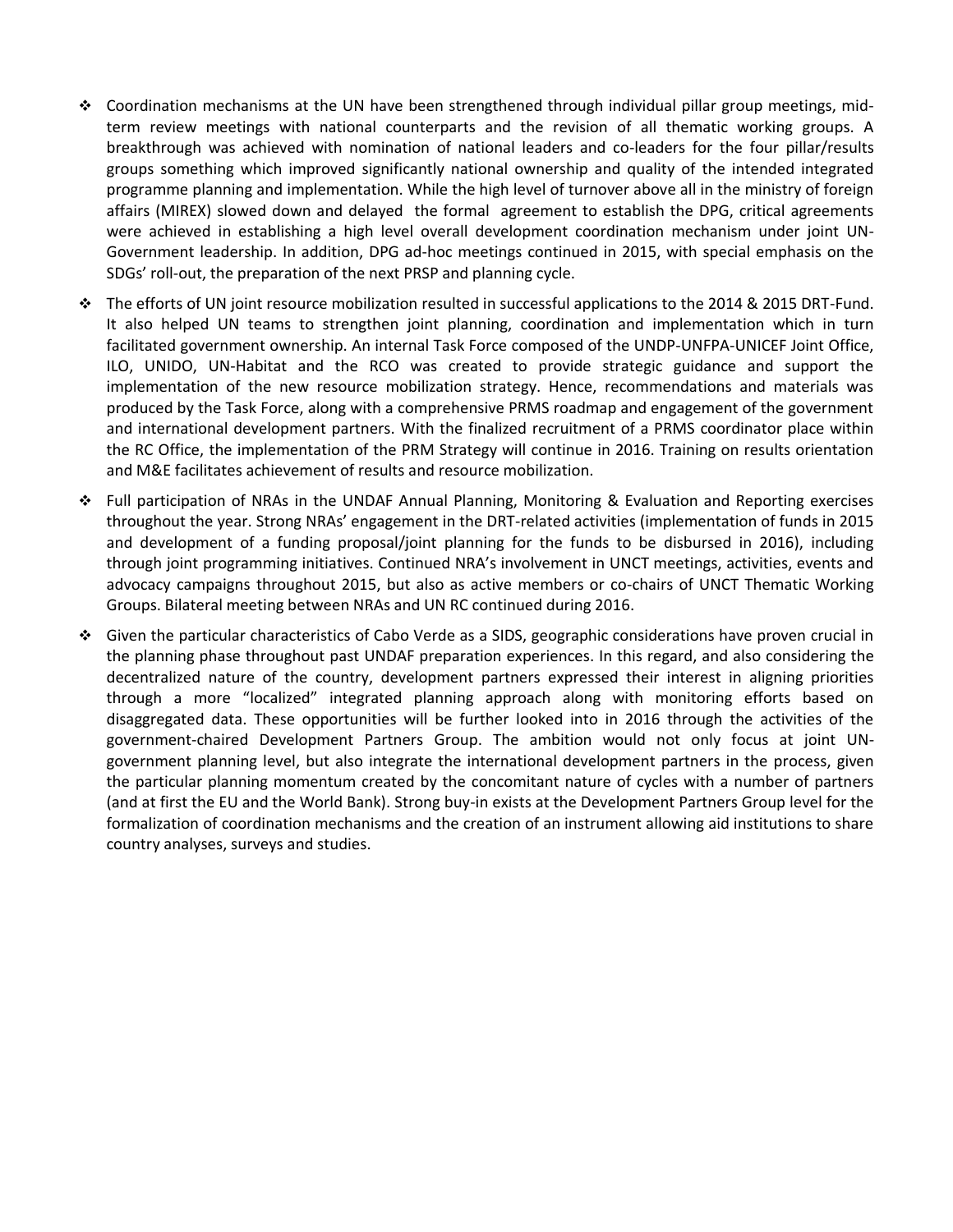## **Key Development Trends**

We wish to highlight in this section changes in social, economic and political conditions that have impacted the implementation of the UNDAF in 2015 and forward, but also developments related to major national strategies, budget decisions, policy initiatives and legislative reforms, including those drawn from international human rights obligations/mechanisms.

#### **Pillar 1: Inclusive growth and poverty reduction**

- Cabo Verde's Strategic Trade Development Plan (STDP) for the 2015-2020 period was approved last June. It sets up a strategy for the modernizing of the sector and integration of the country in the new regional and international context. The overall objectives of the 2015-2020 STDP are to increase the trade sector's share to 15% of the GDP and increase the coverage rate, calculated on the sum of exports and re-exports, to 65%.
- To achieve it, efforts should be put in place to pursue the following specific objectives: (a) Promote the development of production and competitiveness of domestic goods and services, especially with regards to fisheries and agricultural products such as coffee, sugar cane and local fruits, but also the manufacturing of ECOWAS raw material, and tourism services. The objective is to double the value of the contribution of the manufacturing, food and beverage industries sub-sectors in the GDP; (b) promote the improvement of internal distribution and increased purchase of locally-produced fresh fruits, vegetables, meat and fish by touristic resorts and medium-sized hotels. The goal is for 30% of this production to be directed to touristic accommodation establishments; (c) Stimulate trading, leasing, storage, bunkering to achieve a 15% average annual growth in exports and re-exports of goods; (d) Encourage the discovery of new supply markets, reduce intermediation, promote economies of scale, improve import management and encourage joint purchases, to diversify the import market and reduce the current share of Cabo Verde's top 5 suppliers from 71.3% to 60%; (e) Promote and encourage the internationalization of activities by national companies in the service and industry sectors where Cabo Verde has important potentials, particularly with regards to ICT, international trade, telecommunications, pharmaceuticals and the construction sector.
- $\div$  The objective is to have, on average, one new Cabo Verdean company operating in the international market, per year, and increase the business volume generated abroad by subsidiaries of national companies, which is currently insignificant, to 15% of total national goods exports. Following the approval of the STDP, the Government organized, in November 2015, the first National Trade Forum with the objective of creating a dialogue platform for the alignment of the economic development agenda between the Public and Private Sectors. During the Forum, the National Trade Council was created to act as a permanent enabling structure for formulating and coordinating Cabo Verde's trade policy. The Council is chaired by the Minister of Trade and the High-Council of the Chambers of Commerce.
- Value chains' studies related to Quality Management in Post-Harvest and training with Producers' Associations highlighted that the private sector is revealing increasingly active, recording increasing investment in the agricultural sector. Domestic producers' demand for job creation in the preservation and treatment of post-harvest products, aimed at placing quality products on the market, is growing and tourism markets begin to be specifically targeted by a number of national producers.
- With the adoption of the Charter in favor of Blue Growth through a Council of Ministers' resolution (112/2015, 25 November 2015), several initiatives have been taken to give greater impetus and visibility to the Blue Economy in Cabo Verde. Partnerships are being sought to continue to identify reform needs and potential investment for the sector, as for example the recent request of the Government for technical and financial support from the African Development Bank.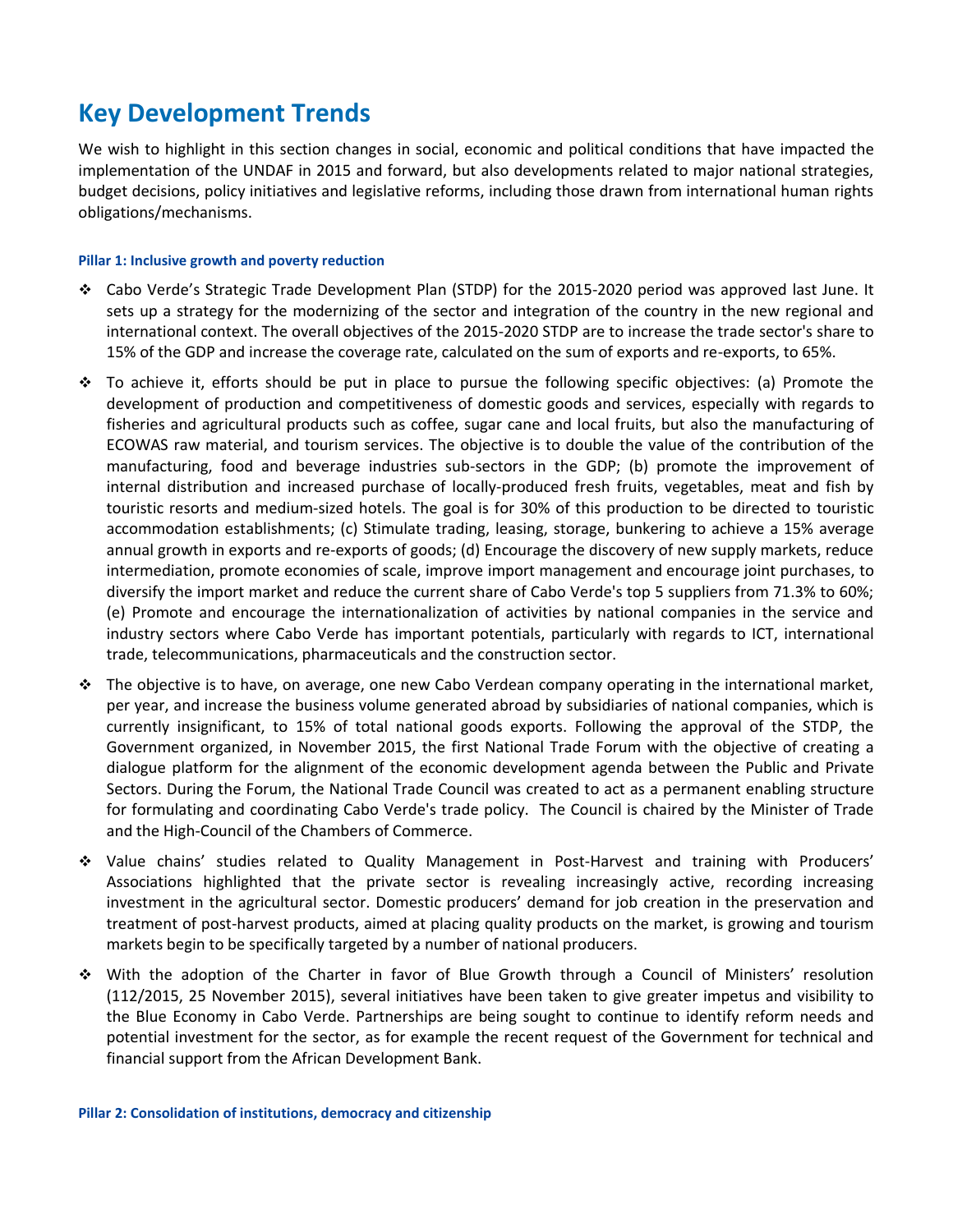- $\bullet$  As a result of strengthened production, dissemination and analysis of gender inequality data, commitment of international and national partners to mainstream these results throughout their planning exercises rose, with positive effects in terms of resource mobilization and partners' willingness to support women's empowerment, as well as to analyze the differentiated impact of the policy measures on men and women.
- For the first time in the country, and as a part of the preparations for the legislative, local and presidential elections, women belonging to the various political parties constitute themselves as a non-partisan, multiparty coalition gathered to promote a national awareness-raising process alongside electors and party leaders in order to increase the access of women to prominent political positions, as well as gender equality mainstreaming as a specific item in the electoral program's agenda.
- The finalization of the 2015-2016 Agricultural Census is expected to bring fundamental analytical instruments which will increase knowledge about the role of the agricultural sector in the economic and social development of Cape Verde. Indeed little is known, to date, about the actual contribution of this sector to the GDP and general consensus is that this contribution could be underestimated. From now on, data collected from this census will serve as an instrument to guide policies towards a more adequate intervention.
- With the creation and implementation of pilot projects regarding school nutrition (which include aspects such as procurement of local products, hygiene and food quality, capacitation of the educational community, modernization of schools equipment, production of laws and norms that regulate school nutrition and mobilization of different national stakeholders including the private sector), the technical and legal conditions for the gradual implementation of a national program on school health and nutrition in Cabo Verde are being established. With this new program, substantial improvement has been introduced regarding the quality of available food. The appropriation by government authorities and other partners of this new school nutrition model represents the guarantee of its sustainability.
- Planning and leadership capacity of the national health system has been upgraded at primary care level. Important strategies were developed e.g. the Human Resources Plan for Health Development and the National Essential Medicine List. Manuals of technical guidelines for diabetes mellitus and for oncologic diseases were developed and implemented in local health structures. A forum on alcohol consumption consequences was organized in order to establish a multisector platform to fight against this major health risk factor.

#### **Pillar 3: Reduction of disparities and inequalities**

- Cabo Verde achieved the Millennium Development Goals 4 and 5. The mortality rate of children under 5 decreased by 60% between 1990 and 2014 (from 56 per 1000 to 22.5 per 1000 livebirths) and the maternal mortality rate went down from 79 to 9.4 per 100,000 livebirths over the same period. At the same time, 95.6% of births were assisted by a health professional in 2014 and the measles immunization coverage reached 96.7% in 2011 against 79.8% in 1998; but perinatal causes remain responsible for 65.9% of infant mortality. On MDG 6, substantial progress has also been made over the last decades: HIV mother-to-child transmission rate decreased from 5.6% in 2011 to 2.9% in 2013; 56% of HIV-affected people had access to antiretroviral in 2014 against 39% in 2010; malaria cases are in pre-elimination phase (under 1 per 100,000) and tuberculosis treatment success rate is above the 85% rate recommended by WHO (90.5% in 2014).
- The National Health Policy (2007) reaffirmed the principles of equity, solidarity and universality in the development of the national health system and the provision of services. The UN is aiming to reinforce capacities and policy dialogue in order to finalize and implement the national health financing strategy, through national priority programs to improve quality and to attain universal coverage of the entire population. A decentralized approach has been chosen, with the development of local health services and an emphasis on human rights and gender-based approaches, partnership building and civil society's inclusion.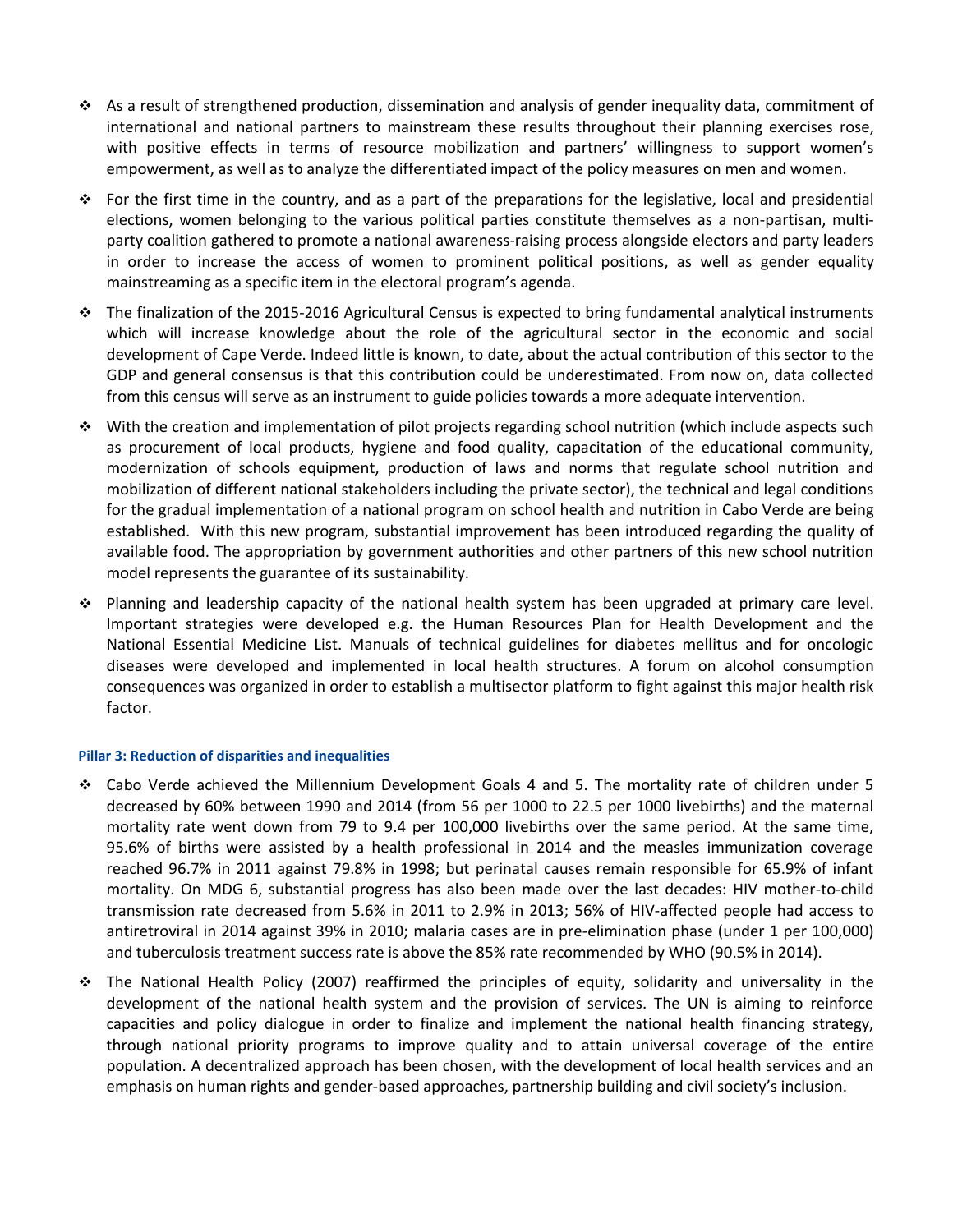- With the publication of Law-Decree nº 8/2014 (January 27, 2015), elaborated using a participatory methodology supported by the UN and which allowed ideas and suggestions to be gathered from justice, health, education, labor, social reintegration and prosecuting authority professionals, the country consolidated the normative conditions necessary for the full implementation of the special Gender-Based Violence law adopted in January 2011. This important step, whose approval has been the result of a long technical assistance and advocacy process, provides a legal framework for the adoption of law implementation measures and other key achievements such as the creation of the Victim Support Fund, and guarantees the availability of resources for the financing of such measures. The regulatory law, which was elaborated with the support of the UN, makes it mandatory to create procedural manuals for the various different sectors, and reinforce the capacity of public agents regarding gender equality and GBV, as well as to set up of a monitoring system for the measures adopted. The country is now better positioned to respond to the needs of the victims of Gender-Based Violence, both in terms of services and skills available, with nearly nationwide coverage.
- $\div$  So far, the government has shown commitment in developing policies to reduce the drug demand. However, improvements can be made towards enhancing the response's quality, effectiveness and cost-efficiency. In this sense, within the framework of the Integrated National Programme on Drugs and Crime (2012-2016), elaborated by the Government of Cabo Verde with UN technical assistance, an improvement in health treatment and socio-professional reintegration of drug addicts has been targeted through promoting a continuum of evidence-based and ethical drug dependence treatment and care services in the community, using the one-stop-shop model which has proven low cost for the provider and more accessible for the patient.
- A wider and deeper debate on decentralization and regionalization was initiated in the year 2015 with strong civil society participation. The aim of the discussion is to strengthen the dialogue on territorial management and the State reform to enhance local development potentials. The UN's contribution aims at further promoting this debate on decentralization and deepen the institutional relationship between the central and local governments. As an example, the percentage of municipal accounts submitted to the courts of auditors has increased from 80% in 2014 to 95% in 2015 thanks to modular structuring of SIM and trainings in budgeting and budget management.

#### **Pillar 4: Environmental sustainability and adaptation to climate change**

- The Fogo Volcano eruption started in late November 2014 and ceased on February 7, 2015, after 88 days of emitting large quantities of magma. The 2014-15 eruption left a trail of devastation, displacing 994 people whose houses were covered by lava and destroying agricultural land, the winery facility and the livelihood of the affected communities. The adverse effects on the livelihoods of the population of Chã das Caldeiras and the economy were significant. According to the Post-Disaster Needs Assessment (PDNA), the total economic cost (physical damages and production losses) has been estimated at US\$28 million. Of this amount, 76 per cent refers to the value of destroyed assets and 24 per cent to changes in production flows of goods and services. The estimated value of damage of assets and disruption of production flows is equivalent to about 2 percent of the country´s gross domestic product (GDP), which indicates that the impact of the disaster on the national economy would be of limited relevance, as discussed later. The most affected sectors have been agriculture (in terms of damage and production losses), housing and agro-processing. The total amount for the recovery process is estimated at CVE 3,411.2 million, equivalent to US\$ 34.7 million.
- Cabo Verde benefited from various emergency programs over the last years because of its apparent vulnerability. However, concerns based on the sustainability of these interventions have been redundant. In recent interventions carried out by UN agencies in 2015, three strategic orientations have been developed: i) immediate emergency interventions to solve the immediate problems of food insecurity caused by phenomena of prolonged drought and volcanic eruption; ii) implementation of activities able increase the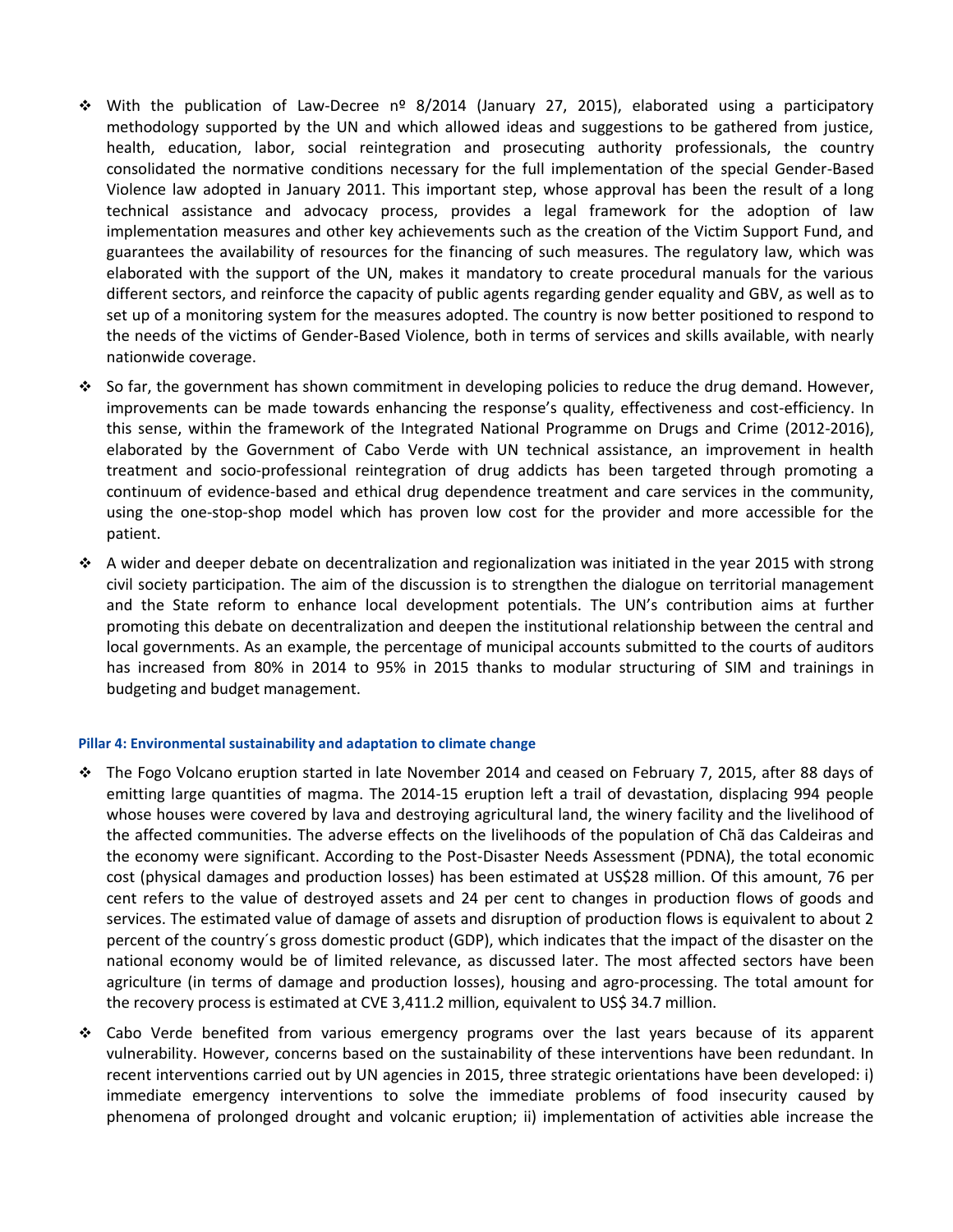resilience of the affected population iii) promotion of long-term activities leading to the achievement of sustainable results. To achieve increased resilience, innovative interventions have been privileged, with an emphasis on the provision of micro-irrigation kits, animal feeding and veterinary drugs. These interventions led to the resumption of productive activities, providing sustainable income to populations able to continue to produce and ensure their own food security, even in a context of particular vulnerability to disaster.

## **Results of the One Programme**

This section highlights the collective progress of the UN development system towards the pillars of the UNDAF, including through the implementation joint work plans, particularly the influence of outputs delivery in achieving national targets, but also the value added of inter-agency, multi-sectorial collaboration and partnerships.

#### **Pillar 1: Inclusive growth and poverty reduction**

- A high level Conference was organized on the Sustainable Development Goals (SDGs) in Praia with the participation of partners that were already engaged in high level UN-African SIDS representatives' discussions on the issue. The main objective of the Conference was to mobilize the Cape Verdean society around this agenda and also to strategically position Cabo Verde on this matter at international level. An outcome statement was released from this conference (Praia declaration) integrating a series of recommendations that fed the final document presented at the World Summit held in New York, reflecting the positioning of the African SIDS' group on this matter. Besides, executives and technicians from all sectors including the private sector and the civil society are now able to put into practice the methodology for the integration of SDGs in the national development policies as a result of the training session organized with UN support.
- The Government of Cabo Verde was supported in 2015 in strengthening law enforcement in the area of trade facilitation for enhanced integration into the international trading system for more equitable growth. National counterparts were sensitized towards the importance of transparency on policies and adopted regulations on trade facilitation as well as the simplification of procedures to enhance the business environment, increase state revenue, ease the creation of income generating activities and property ownership, or support economic growth and equity promotion. Making the laws and regulations on trade facilitation automatized and interconnected with the main authorities involved in trade development matters improves the transparency and accountability of policy makers. It also increases the capacity of the government, national bodies and relevant stakeholders to carry out trade negotiations internationally and elaborate business regulatory reforms in view of supporting equitable growth. With such perspective, a capacity building exercise was conducted in 15 Customs computerized offices and presentations were made to increase appropriation of methodologies on information collection and registration of the information systems. Additional group sessions allowed stakeholders to familiarize themselves with the importance of the transparency of rules and procedures to the businesses as well as the connection with the main authorities involved in trade development.
- The capacity of key actors have been strengthened in terms of designing and monitoring evidence-based policies and strategies, including the enhancement of the regulatory and administrative relevant framework, to improve the industrial and economic performance and investment for an inclusive growth. Achievements made with FAO support include the development of a Strategic Plan for Agrarian Research, a diagnosis for the Strategic Plan for Support and Rural Council, an Action Plan for the National Council for Food and Nutritional Security and the review of the Country Programme Framework.
- Recognizing the need to make gender indicators and sex disaggregated data more widely available in support of evidence-based policy formulation, UN Women has technically and financially supported the National Statistics Institute (INE) and the Cabo Verdean Institute for Gender Equality and Equity (ICIEG) in the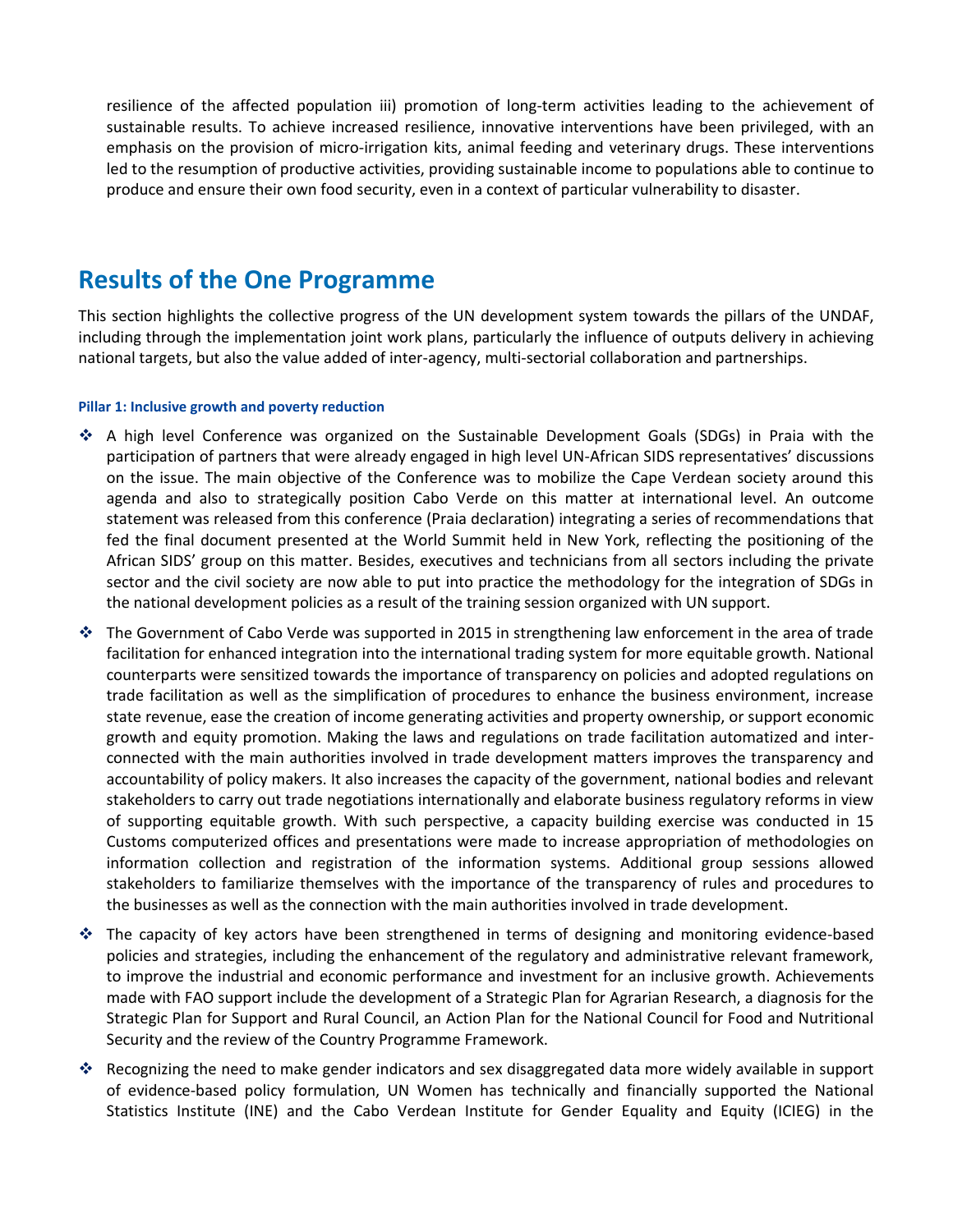elaboration, editing and launching (500 copies distributed) of the periodical publication "Men and Women in Cabo Verde – 2015 Facts and Numbers." The publication contains information on Cabo Verde's progress on SDG 3 regarding gender equality and gender-based violence, as well as the update of gender information available on different dimensions: population, households, migrations, health, education, employment, gender-based violence, influence and power. It also highlights new trends resulting from analyses such as time use and unpaid work, family practices, security and governance (SHaSA) and child labor.

- $\cdot$  There is a need to better study and address the issue of informal employment at the national level, considering the percentage of active population that the informal workers represent, and their contribution to the economic indicators. The advocacy work initiated during 2015 in partnership between ILO and UNDP has been aiming in this regard to contribute to the development of a national strategy in the coming years, through social dialogue. At a more technical level, the planning of the new project Employment – Employability has been finalized after the signature of the new Indicative Programme for Development from the Luxembourg (PIC IV). The Ministry of Youth, Employment and Human Resource Development has now a set of diplomas as part of the establishment of a legal framework for the regulation of professional practice in the areas of hosteling, catering and tourism. These legal qualifications will, in the near future, enable actors to establish professional cards for business relating to the above mentioned sectors and contribute to the organization of these sectors and above all, introduce discipline, rigor and competitiveness. Once the legislative package approved by Parliament, tourism facilities (hotels, restaurants and travel agencies) will be in position to only hire professionals holding the business card, on pain of being penalized.
- Regarding the improvement of the orientation of labor policies and programs, key results have been achieved with the ILO and UNDP support. The country has fundamental tools, such as the annual survey on employment, and data on the real contribution of the informal sector to the economy (special module conducted in 2015); and the outline law on employment, which will enable to improve the efficiency of employment policies and contribute to the creation of more decent jobs on a medium term. As a matter of fact, this survey allowed to assess: a) that the informal sector non-agricultural, contributes for 12 per cent of the GDP; b) that the country has 33, 228 informal units; c) that 80 per cent are located in urban areas and 20 per cent in rural areas; d) that 60 per cent of those units are managed by women; e) and that the active people in those sectors have an average of six years of schooling; iii) those data (desegregated by sex, age, area of living) underline inequities in those categories but also in employment access and job type. These information will enable the policymakers to formulate strategies and policies aiming to reduce the asymmetries and disparities between regions and focus their efforts of job creation on specific business sectors and regions with high unemployment rate.
- ❖ Considering the need to have better access to labor market information, which would enable the production of better policies, a diagnosis on a labor market information system is being developed. This study will make available to users (policymakers, universities, private and public sectors, international organizations) information, on how to build a labor market information system, where information on the labor market such as the profile of employers and employees, type of activity, monitoring system of the existing work, location (central and local) and the type of intervention of each actor, should be available. This diagnosis will help setup a modern and comprehensive mechanisms for tracking information on the labor market. Over 300 young people (aged 20-30 years) from rural areas were trained in the management field to strengthen their skills for the creation of self-employment opportunities and 80 young people were provided a kit of equipment to be better prepared to undertake a job research or create their own business. In addition, with a view to boost the resumption of livelihoods after the Fogo volcano eruption, 20 young women from the community of Chã das Caldeiras are now assisted in creating their own companies in different fields such as tourism, catering, etc.
- $\cdot$  A strategic trade dialogue was organized in Mindelo in November 2015 with the objective to analyze the role of trade in the context of the Cabo Verdean economy (insularity, small size of the market scale, etc.). One of the outcomes of this dialogue has been the creation of the National Council on Trade gathering together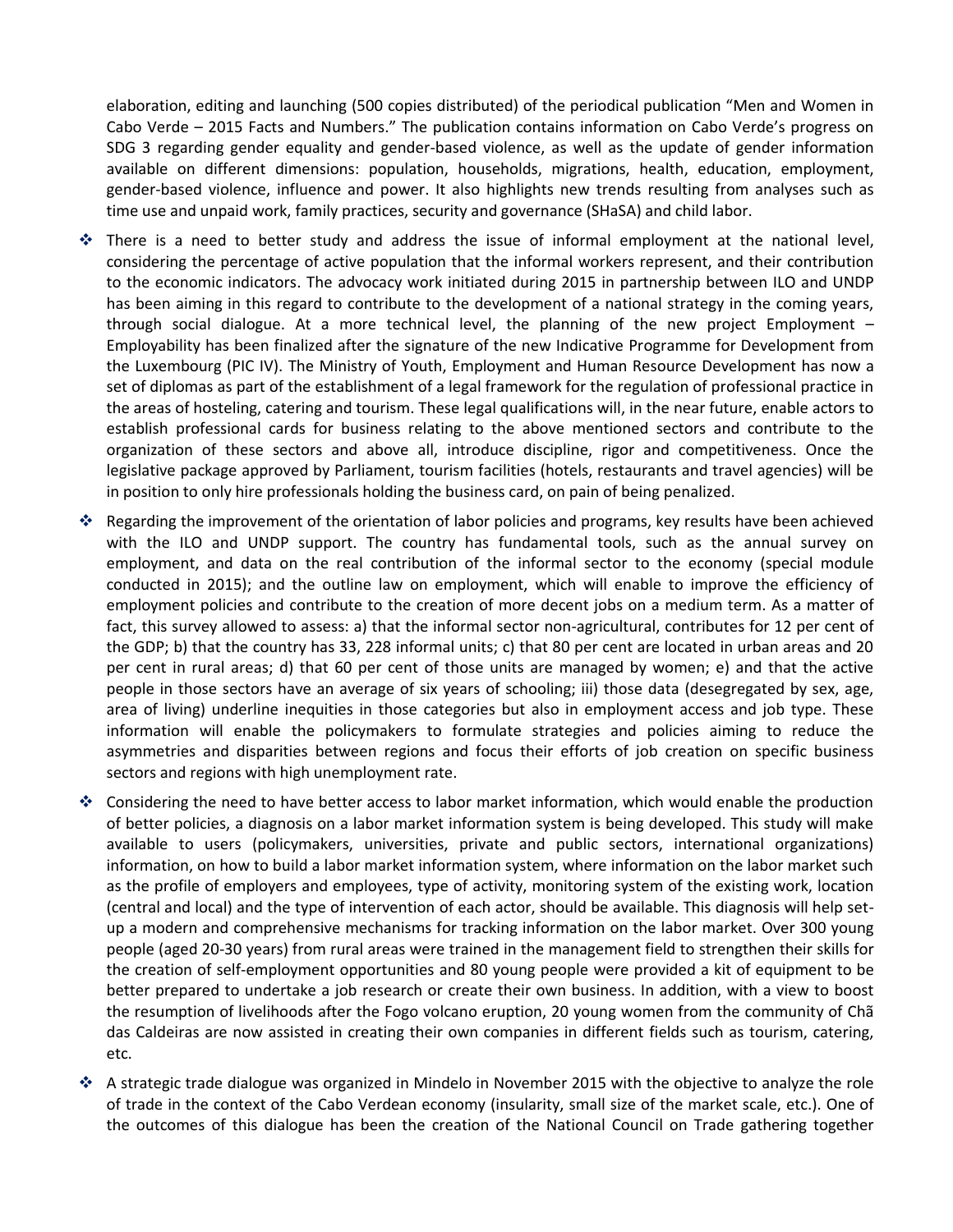private and public institutions. This will help to increase private sector's participation in the creation of livelihoods and sustainable jobs.

- With UNIDO support, Micro, Small and Medium Enterprises have benefited from improved support services from the Agency for the Enterprise Development and Innovation (ADEI) through the creation of a Venture Capital Fund, as an alternative financial tool to facilitate the access to finance. UNIDO provided technical assistance to update the feasibility study conducted in 2012 and support the development and implementation of the investor's mobilization strategy including the creation of an investor's database. Two training sessions in Financial Analysis of Investment Project Scenarios (COMFAR III) were offered to 26 participants, including ADEI's technical staff and national consultants (Praia and Mindelo) and COMFAR adopted as feasibility tool for business investments, so as to reinforce the institutional capacities of ADEI.
- Support given to employment creation took place at various levels, targeting two main objectives: the improvement of both labor market management and the integration of youth into the labor market. The interventions were directed to different institutions and led in particular to the institutional reinforcement of the IEFP (Instituto de Emprego e Formação Profissional), its decentralized centers/support services and human resources capacity. Achivements were made through a wide range of complementary activities: from an analysis of the labor code and conflictual situations between workers and employers (and its divulgation through a radio programme) to the disclosure of REMPE ("Monotribute: a special fiscal and social security regime") among micro entrepreneurs and Micro and Small Entreprises; to the preparation of an Employability manual (3 volumes: procedures, roadmap and directory); or the elaboration of a manual entitled "Business Skills for Creative". All these activities included specific capacity building and adequate training, either to the use of the manuals or to improve training techniques on SIYB (Start and Improve your Business programme), including a coaching component.
- Besides, an important advocacy effort was initiated around Green Jobs to lay the foundations for the releasing of a green jobs agenda for the country through the promotion of decent work which included also a genderbased approach.
- The Third Phase of the West Africa Quality Program was officially launched in Cabo Verde on 20 June 2015 in presence of the Minister of Tourism, Investment and Business Development. With the technical support of UNIDO, an office was settled and staff recruited, a communication plan elaborated, journalists trained in Quality, a database of laboratories of ECOWAS region created and labs assessed to receive technical assistance. Through this program, Cabo Verde participated in the ECOSHAM (ECOWAS Standards Harmonization Model, i.e. the ECOWAS structure in charge of publication of regional standards) Technical Management Committee (TMC) meeting in Dakar (9-11 March 2015), and in the TMC & ECOWAS Ministries in charge of Quality meeting in Accra (23-24 March 2015). The project is aiming to improve the quality infrastructure, contribute to strengthen value chains and increase the competitiveness of companies by implementing market standards and technical regulations for export products, through a situational analysis, inspections and traceability schemes.
- In order to promote value chains and best production practices in agriculture, livestock and fisheries, a study on the coffee value chain was carried out with technical and financial support from FAO and agricultural areas rehabilitated with horticultural production and drip irrigation systems, benefiting to a group of women heads of household. UNIDO provided technical assistance for the value chain analysis and cluster mapping of the marine fisheries sector to provide a socio-economic assessment for a viable fishing sector fully integrated in development of hyper Sea Cluster, one of the main economic sectors defined by the Government. This technical report allowed the Government to gather information on the current status of the marine fisheries sector and to address the major constraints faced at multiple levels of the value chain (human resource capacity, value addition, market development and compliance) in order to develop an action plan for the upgrading and reinforcement of the Cluster.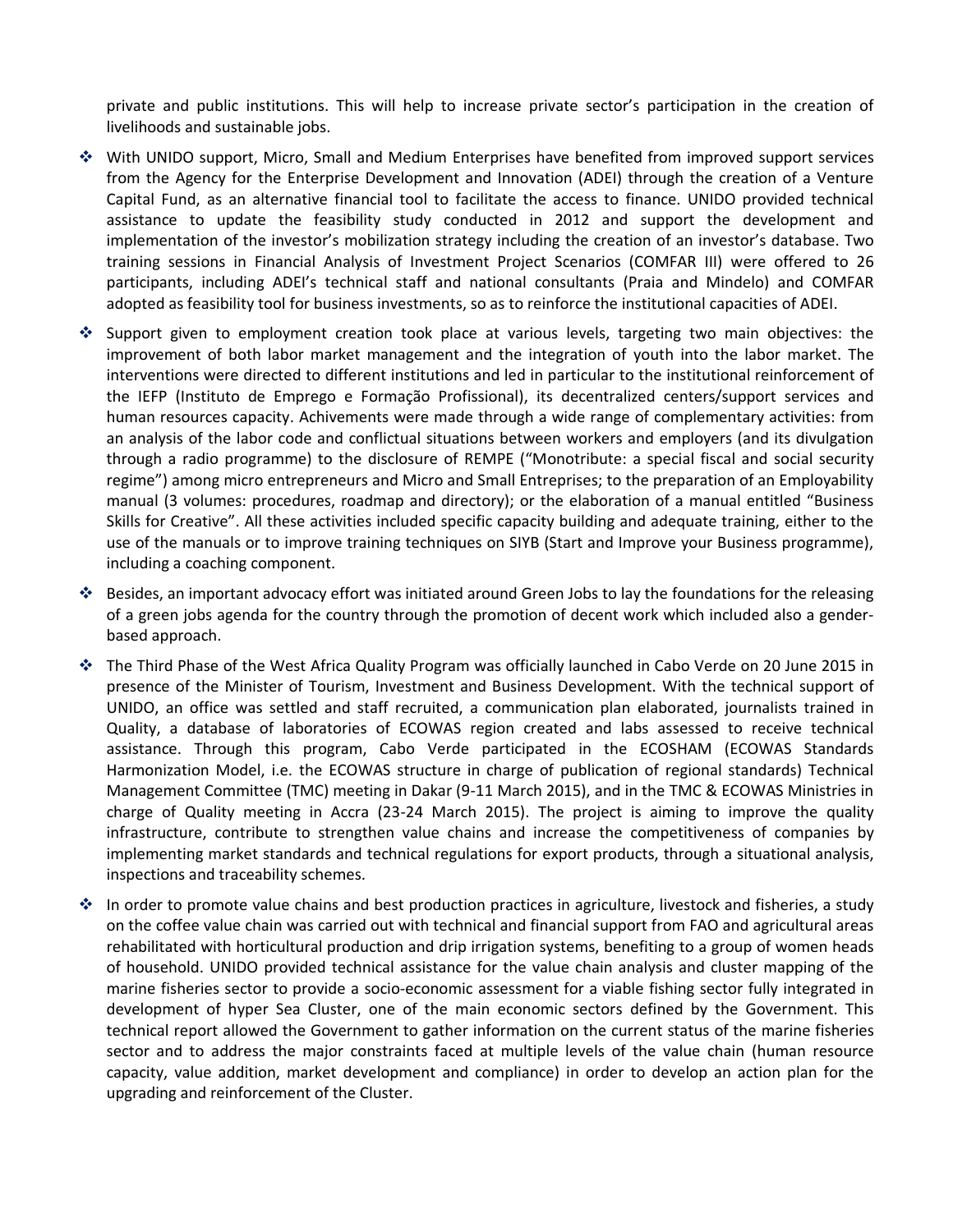- ❖ An action plan for gender mainstreaming in this sector was developed with UN Women support through a participatory approach involving public and private institutions as well as the civil society. As part of this plan, three capacity-building workshops have been organized to increase knowledge of professionals from public institutions, civil society organizations and the private sector on the inclusion of gender-based approaches in the tourism sector, as well as three other awareness-raising sessions with the Cabo Verde Hotel and Tourism School (EHTCV) and domestic and international institutions as part of the National Seminar on Green Jobs. In a same effort to mainstream gender-based approaches, a 40-hour Gender and Self-Esteem course has been introduced in the Hotels and Tourism School CV's extracurricular activities, benefiting 25 students.
- $\cdot \cdot$  The introduction of entrepreneurship in the general and technical secondary education system as part of Cape Verde's curriculum reform has helped to create an education system that joins theoretical and practical learning, thus responding to the socio-economic needs of the country. With technical support from UNIDO, entrepreneurship teaching started in September 2014 for 9th and 12th grades, covering 12 schools in six islands and 5.863 students, including 54% of females, with a view to lay the entrepreneurial foundations for a dynamic and competitive private sector in Cape Verde.
- Fruit of an MoU between ICIEG (Cabo Verdean Institute for Gender Equality and Equity) and ADEI (Business Development and Innovation Agency) supported by the UN, business and management skills of a total of 56 female business managers and owners in areas related to agribusiness and tourism were enhanced, as well as the financing and market access capacities of 18 women producers' associations and cooperatives in the islands of Maio, Boa Vista and Santiago. This further contributes to the promotion of strategies and operational tools for women's integration into formal labor in urban and rural areas, including the implementation of investment programs for decent labor.
- In addition, two female entrepreneurs representing the AMES (The Association of Female Entrepreneurs of Santiago) were able with UN Women support to reinforce their knowledge and their business management skills by participating in the training provided as part of a partnership between UN Women and the Embassy of Israel. The strengthening of the skills of the members of the association of women entrepreneurs created the basic conditions to proceed with an in-depth profile study and map of female entrepreneurs on "Santiago: Profile and Needs", which is being concluded.

#### **Pillar 2: Consolidation of institutions, democracy and citizenship**

- The dissemination of research results on Time Use and Unpaid Work at national and international level has aroused the interest of academia, making possible the involvement of national, regional and international scholars in the analysis of the information produced and the development of studies on related thematic areas. The availability of gender disaggregated data and the warning call regarding existing gender gaps encouraged academic analysis of the demographic transition in the country. As a result, the importance of the adoption of gender perspectives in macro-economic analyses and their relationship with the adoption of a care system that meets women's needs has acquired increasing visibility and will further feed diagnoses used as the basis for the formulation of joint programs and specific projects.
- The UN has provided technical support to a number of Cabo Verdean statistical production and analysis processes that ensure the production of statistics for the formulation of gender-sensitive policies, programs and projects in different social sectors. As a concrete example, the harmonization of the Gender Observatory indicators carried out by ICIEG in partnership with the CIGEF-UNICV and INE, with the support of UN WOMEN has provided the country with more robust conceptual framework that responds to national and international needs for monitoring and evaluation of the gender situation and the production of information required to meet the Sustainable Development Goals. In addition, the introduction of qualitative indicators aimed at developing the institutional capacity of monitoring and evaluation of gender equality and women's empowerment processes using the systematic recording and evidence basis of the implementation of international and regional agreements, in particular those regarding legal frameworks, policies, plans,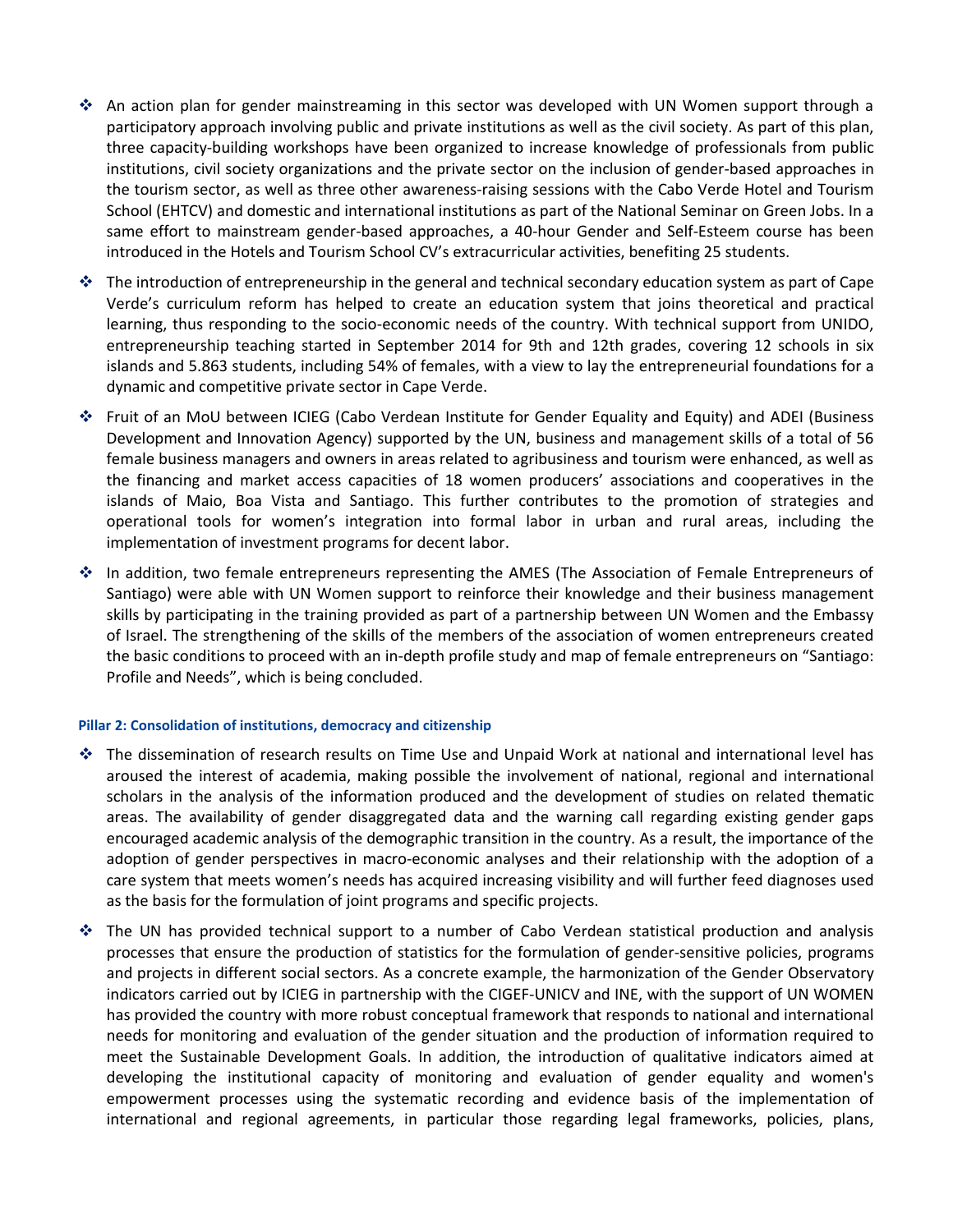programs and resources available to promote gender equality. From now on, the main focus is to be placed at ensuring effective public access to the Gender Observatory's information.

- As part of the efforts carried out to strengthen women's participation in decision-making processes, at both national and local level, leadership and negotiating capacity of political women has been improved, as well as their advocacy capacity for representation in electoral processes. In this context, and as a result of the Women's Agenda initiative and of the project "Advocacy for increasing women's participation in the 2016 electoral processes" 53 people (including political leaders, representatives from women's associations, male and female MPs, diplomatic representatives and female candidates in the 2012 elections) participated in the advocacy workshop "For a greater representation of women in politics," organized by the Santiago Coalition of Women in Politics (made up of 80 women running as candidates in the 2011 municipal elections). 79 women and 227 men activists from the two main political parties across the country's 22 municipalities (with the exception of Maio), were sensitized to the need for greater women's participation in the next elections and in politics in general. Furthermore, political party leaders and officials were sensitized to the importance of achieving gender equality and women's empowerment commitments through 42 thematic meetings held in the country's different electoral areas.
- $\div$  This also led to greater commitment and participation from the executive in the promotion of gender equality, which materialized through the government's commitment to increase efforts to achieve gender equality by 2030, as well as in being the second country in the world to join the "Step It Up for Gender Equality" movement launched by UN Women. In addition, enhancement of skills of the Network of Women Parliamentarians and employees of the Ministry of Finance helped create the conditions for the implementation of a pilot experience for the monitoring and evaluation of gender-sensitive budget initiatives, which allowed Cabo Verde to share this best practice with other countries in the Community of Countries of Portuguese Language (PALOP).
- Focus is still placed at ensuring that policies and institutional capacities are in place for the protection of children's rights, to help meet their basic needs and to expand their opportunities to reach their full potential. Based on the findings and bottlenecks identified by the sectorial analysis of the education sector supported by UNICEF, the new Strategic Educational Policy approved by the Council of Ministers adopted a lifecycle approach providing equitable services from the preschool to higher education to foster the reduction of disparities and inequities. In order to better support decision makers, a costing model was developed and technicians of the line ministries were trained. In parallel, the National programme for Early Childhood Development was approved creating an enabling environment for supportive home environment and caring practices (0-3 years), restructuring the preschool system (4-6 years) and the National Plan to Preventing Child Sexual Abuse and Exploitation was finalized and submitted to the Government. In the meantime, the National Plan for disabled persons has also been technically approved.
- UNDP's interventions have contributed to an increase in the number of accounts analyzed by the Court of Accounts by more than 40% (from 37 to 60). 2013 state accounts were analyzed by the Parliament, which led to a reduction in the number of accounts to be analyzed by the Court. UN strategic support has substantially contributed to strengthen the legislative oversight capabilities of the Parliament that was able to perform five institutional control initiatives and to increase its number of hearings in the Justice area.
- $\cdot$  With UNDP support, the parliament and the network of women parliamentarians conducted for the 1st time in Cabo Verde a 2015 State gender-oriented budget analysis. This support enabled effective advocacy that resulted in increased allocations in the 2015 state budget in favor of two programs directly focusing on the promotion of gender equality, but also to design a balance scorecard compatible with the public finance management system (SIGOF) to monitor public spending. In addition, with the approval of the new law on the Planning System, public institutions are better equipped for the implementation of the new program-modeled budget. Through South-South cooperation training, specifically with Brazil, more than 200 executives and technicians of various sectors including the Ministry of Finance and Planning and line ministries, are now able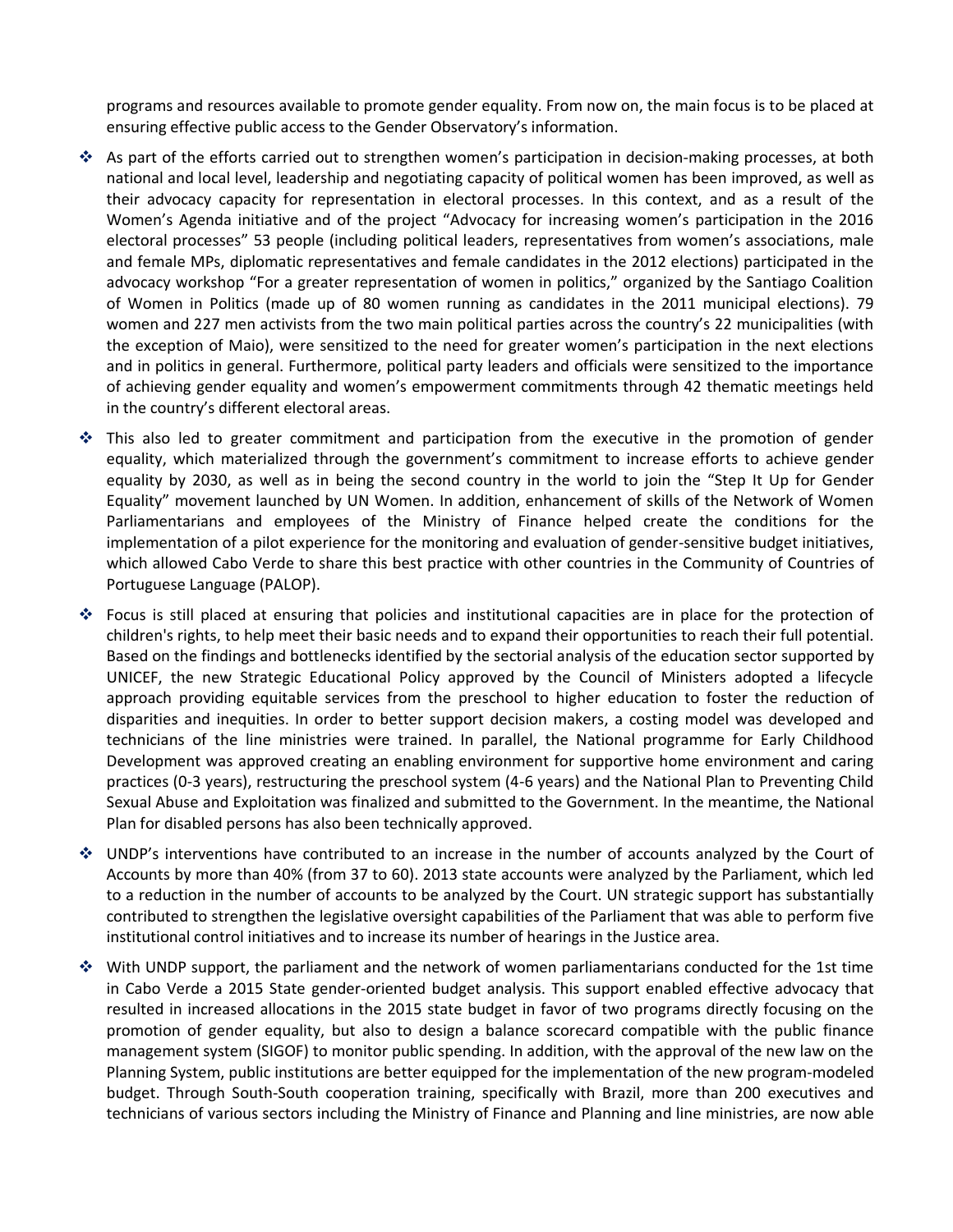to apply the "results-based budgeting" approach in formulating, monitoring and implementing the state budget. In addition, the 29 managers and technicians of the departments responsible for planning and budget, are able to integrate the Human Rights-based approach in planning and budgeting. A monitoring and evaluation module was integrated into the public finance management system (SIGOF) and 100% of the investment projects have been revised, integrated into the platform and reliable indicators produced.

- In the area of external control of public finance, 21 auditors from the Cabo Verde Court of Auditors are now able to exercise preventive (ex-ante) and subsequent (ex-post) control through exchanges of experiences with the Courts of Auditors of Portugal and Timor-Leste. In terms of IPSAS, 11 auditors of the Court are well equipped to effectively conduct an external audit of accounts in and outside the country (e.g. with the African Union and three other partners following Court of Auditors' decision XXIIIª of the Ordinary Session of the Conference Heads of State and Government of the African Union performed in Equatorial Guinea).
- The Office of the Ombudsman is now equipped with a Communication Plan which has helped him further interact with the citizens. In the meantime, as a result of a training of conflict mediators, the "Houses of Law" is now comprised of 33 new mediators available and distributed on all islands, able to help in conflict mediation and particularly around land conflicts. They will contribute to the resolution of small conflicts, thus avoiding that these types of cases are brought to court, already crowded with more complex trials. The model of "Houses of Law ", created by the Government in 2010, was evaluated in terms of the quality of services provided and the role of this structure in promoting the access to justice. The Ministry of Justice has therefore an important instrument at disposal to help undertake measures to improve the performance of the "Houses of Law" and the quality of services provided to the citizens.
- The training of mediators and key outcomes from the Conference on restorative justice helped the government to better define the alternative means for conflict resolutions in the scope of the existing judicial system constitutionally oriented, improving the involvement of civil society and communities in the promotion of justice values for a peaceful society.
- The joint intervention of three UN Agencies (UNDP, UNICEF and UNODC) in the area of justice is expanding towards the consolidation of the legal system, making the protection of human rights and socio-economic progress as key means to prevent and combat corruption. Magistrates from the Public Ministry were trained to fight economic crime with the support of UNDP and UNODC and a Forum was held on corruption perception and reality as well as the role of public institutions, private sector and civil society in "breaking the chain of corruption". The government was also supported in the establishment of the new criminal code for children and adolescents.
- A partnership between the University of Cabo Verde (UNI-CV) and the National Directorate for Public Administration (DNAP) allowed the creation of an online training system with mandatory courses for public administration servants. This important technological support - "e-learning platform" - will benefit, during a first phase, early 2016, about 3250 public servants, and in the medium-term, all officials from the Public Administration. Given the territorial characteristic of the country (archipelago), this instrument will be essential for the promotion of equity in the access to training and career opportunities for public servants in Cabo Verde.
- $\cdot \cdot$  With regards to the three elections scheduled for 2016, the UN helped update the electoral rolls with the registration of 45,000 new voters in January, at national and diaspora level. The UN supported electoral civic education efforts through the publication and divulgation of the brochure "guide for citizen electors" calling for the active participation of citizens in the electoral process and to a broader civic education campaign from the National Elections Commission (CNE) in collaboration with the National Commission for Human Rights and Citizenship (CNDHC).
- A tripartite Protocol was set-up between the Ministry of Justice, Ministry of Health and the National Institute of Statistics to facilitate the registration of civil status facts and production of vital statistics. This protocol's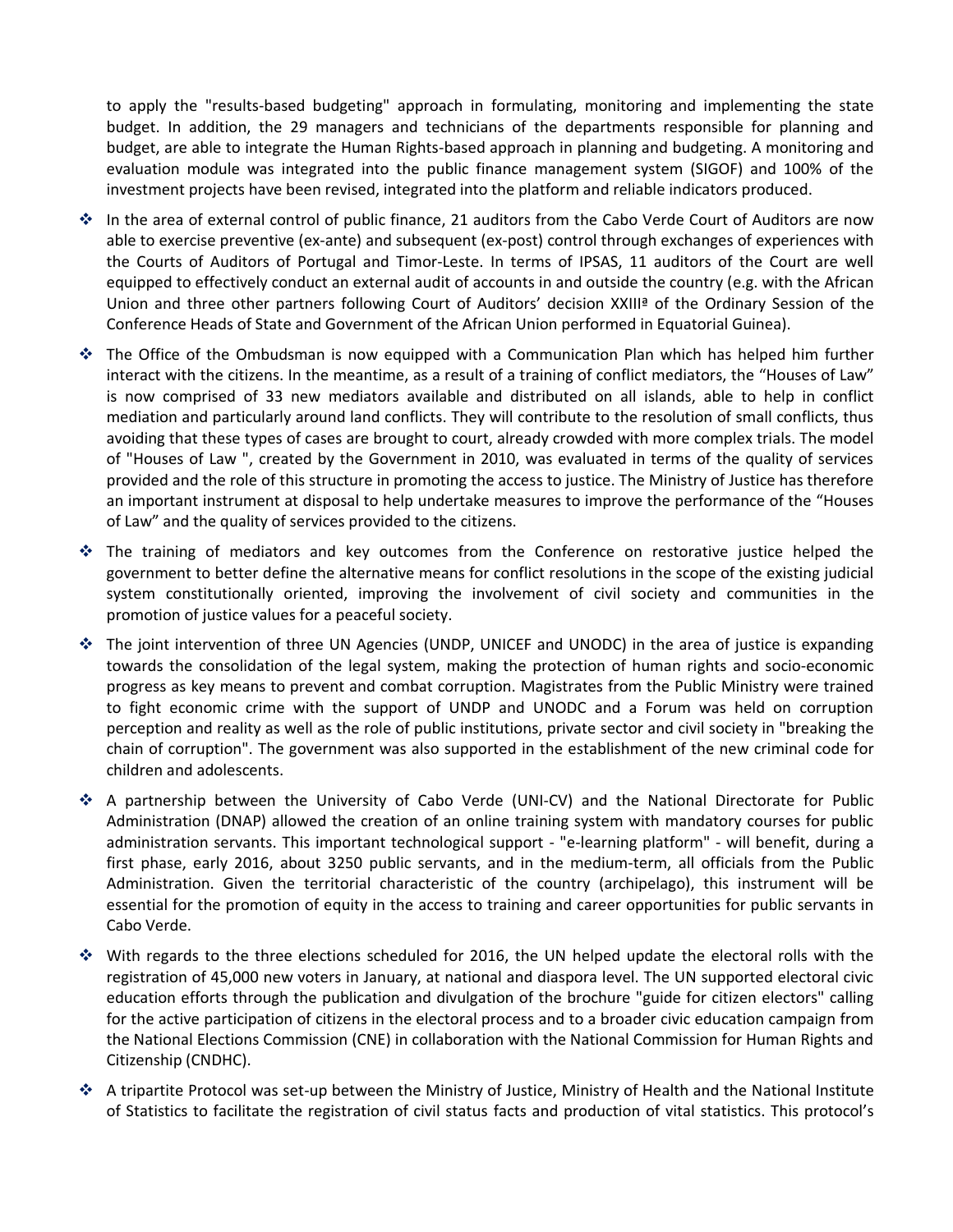creation is as a result of the revision of the Civil Status Code of Cabo Verde, approved by the National Assembly in December 2014. Starting in 2015, all children born at health facilities will be registered at site.

- A Joint Initiative on Justice for Children has been established with the participation of different UN agencies. In this regard a Conference on juvenile justice was organized in Cabo Verde following the International Congress held in Switzerland in January 2015. This Conference received technical support from the "Terre des Hommes" Brazil Foundation and helped to initiate a national debate on restorative juvenile justice, identifying key strengths and weaknesses, and opportunities for the introduction of this innovative to promote children rights. A Letter of Commitment was adopted with specific recommendations to the national authorities and civil society around this issue.
- In a context of increasing security concerns related to drug trafficking and youth urban crime, the UN System continued to support the government of Cabo Verde in its ongoing efforts to reform the criminal justice system. As key government partner in the development, implementation, monitoring and evaluation of the 2012-2016 national strategy on drugs and crime, the UN is currently supporting the government in the revision of the national plan against corruption. Cabo Verde's compliance with the UN Convention against Corruption is currently being assessed within the framework of the UNCAC review mechanism (visit of the reviewing experts from Malawi and Costa Rica in October 2015, country report to be submitted in 2016). At normative level, the national penal code has been revised to criminalize organized actions such as Trafficking in Persons or Maritime Piracy and to upgrade provisions on sexual crimes against children, so as to further harmonize the national legal framework with the international treaties and UN Conventions on drugs and crime. In addition, the anti-money laundering legislation has been reviewed and enacted with UNODC's technical assistance. At institutional level, criminal justice stakeholders, notably the judicial police and the Ministry of justice's prison management and social reintegration services have been assisted in the development of their strategic planning (Conference on Prevention and Combat against Crime – Judicial Police, Current Situation and Future Perspectives in May 2015; Third Conference on Social Reintegration in the Justice Sector in June 2015). At operational level, national capacity to detect money-laundering cases has been enhanced through a training delivered to around 30 staff from the registry and public notary in July. The training promoted by the financial intelligence unit and supported by UNODC provided tools for an effective response in identifying the proceeds of crime involving real estate and high-value properties. In addition, the capacity of Cabo Verdean law enforcement agencies on human rights has been enhanced as a result of an awareness-raising and capacity building intervention promoted by the Ministry of Interior in cooperation with the Ministry of Justice, with the technical assistance from the UN, including a Training of Trainers (ToT) on Human Rights for Law Enforcement for 28 police officers, magistrates and staff from the Ministry of Justice.
- A mechanism for the monitoring and collection of wage data was established to increase available information particularly around the implementation of a minimum wage in the country. In a joint effort with the Institute of Statistics Cabo Verde (INE), a survey instrument was designed to measure and monitor the effect of the minimum wage on domestic workers, a predominantly female occupation. This survey was divided into two phases – pre and post implementation of this wage policy. As a result, an analysis document was produced together with policy recommendations.
- ❖ In line with the need to promote social dialogue and reinforce the intervention of employers' organizations, a strategic plan for the ACS (Associação Comercial do Sotavento) was endorsed, including a capacity-building programme for both managers and staff. The plan's strategic priorities include the revision of the statutes to promote adhesion of the agricultural sector, the recruitment of personnel and the training of staff and elected leaders to defend members' interests, train business leaders, promote trade, encourage market diversification and internationalization of companies. Support to a capacity building initiative for the CMSUNT-CS (Comissão de Mulheres Sindicalistas da União Nacional dos Trabalhadores de Cabo Verde), also allowed to promote the empowerment of women and the development of their capacity to ensure their social, professional and labor safety in the CPLP sphere.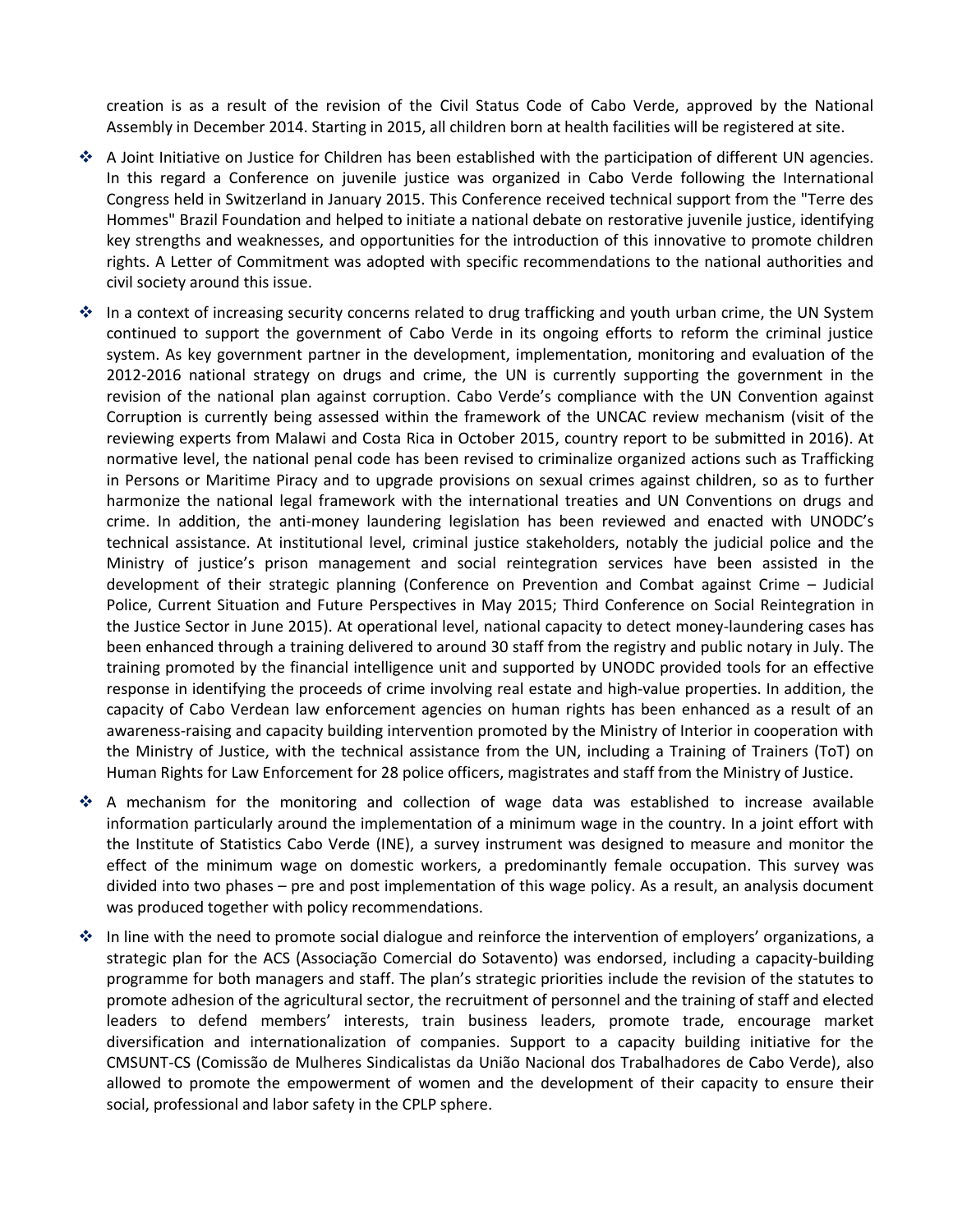- An external in-depth review of the 2012-2016 National Health Development Plan, including a financial assessment, was performed and adopted by the "Conselho Nacional de Saúde", the multisector advisory committee of the Minister of Health on health policy and strategies. The national capacities to implement the 2005 International Health Regulation were also assessed with the support of an international team of experts and an action plan was developed involving the different stakeholders responsible for the enforcement of the 2005 IHR. To reinforce the coordination and performance of different sub-systems, a national meeting on health information systems and epidemiologic surveillance was organized by the MOH with technical and financial UN support. Financial support was also provided for the recruitment of two statistic officers for the DNS (National Health Directorate). Important results were achieved, namely, the timely production of the EPI monthly report, the publication of a trimestral report with essential health statistics and the improvement of the quality of the epidemiological report.
- The leadership program in Primary Health Care (MOH, Ministry of Finance and Harvard University) was supported to increase planning, supervision and field support monitoring capacities. All health centers have now an action plan, implemented and monitored by the leadership team with coverage targets to improve performance on priority public health programs, such as maternal and neonatal health, child and adolescent health, reproductive health, tuberculosis, HIV/AIDS, malaria. The Health Region of Santo Antão officially launched in 2015 received modernization support including refresher training for nurses and distribution of equipment to improve quality of services. An inter-sectoral forum was also organized in order to develop a multi-sectoral plan and mechanism to fight use of alcohol among youth, one of the most significant cause of morbidity and mortality on that island. Technical and financial support was provided to revise/define the essential health packages for the different levels of the health services.
- The 2015-2020 Human Resources Development Plan for Health was developed and its implementation supported. Two maxillofacial doctors have concluded their scholarship training and reintegrated the two central hospitals. The national health professionals and officers participated in technical meetings and refresher training in the country and at regional or global levels on epidemiologic surveillance, laboratories, malaria, immunization, Convention-Cadre on Tobacco, health technologies. The regulation of the pharmaceutical sector continued to be a major priority. The National Medicines Commission "Comissão Nacional de Medicamentos" was created and published in the Official Bulletin. The National Essential Medicines List was finalized and will be also published in the Official Bulletin. Technical support from a WHO Collaborative Center was finally provided to the MOH to review the National Pharmaceutical Policy (2003).
- Non communicable diseases (NCD), specifically cardiovascular diseases and cancers are the main causes of morbidity and mortality in Cabo Verde. Following the development of a 2014-2020 multisector action plan, technical and financial support was provided to reinforce the capacities of health professionals to develop guidelines to prevent and control oncologic diseases and diabetes, one of the major risk factors of cardiovascular diseases, and supervise its implementation in the local health services. A strategic and multisector plan was developed to fight alcohol abuse, main cause of disease, incapacity and death. Additionally, a strategic plan was initiated for oral health development.
- National awareness campaigns corresponding to international or regional health days, namely, for food safety, road security and protection of children, were promoted, involving stakeholders from public and private institutions, NGO and academies. With the support of the "EU/Luxembourg/WHO partnership program to achieve universal health coverage" technical and financial support was provided to the development of the referred strategic plans and policies, reinforcement of regional health systems and services and the strengthening of capacities on policy dialogue.
- The UN joint program on nutrition and school feeding was strengthened with the recruitment of a Nutritionist to reinforce the capacity of the National Nutrition Program with an objective to follow-up on education materials' development and school communities' training and implementation of national campaigns on safe feeding and nutrition. As examples, an intersectoral partnership was built among the Ministries of Health,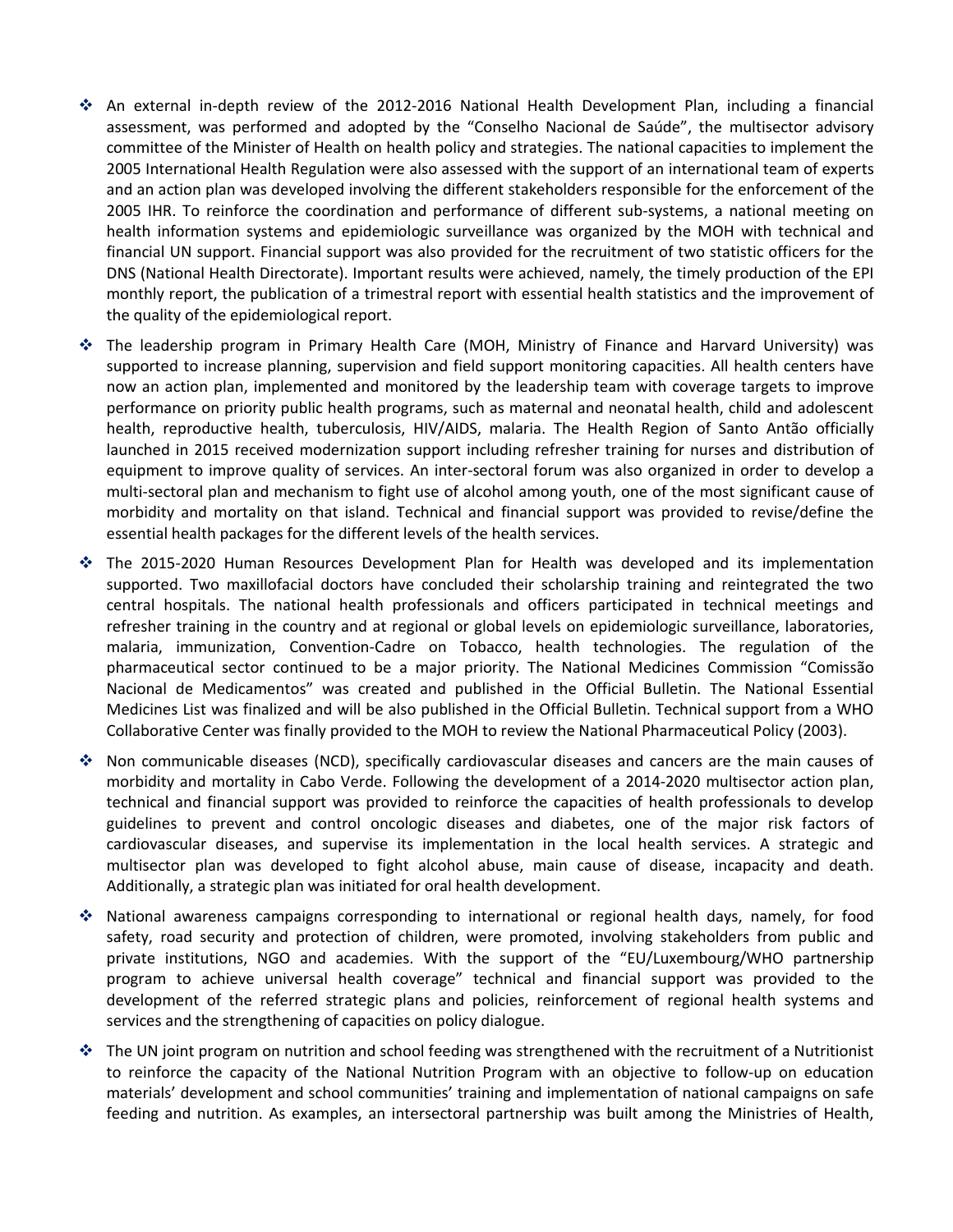Education/FICASE, Rural Development and IEFP (Employment and Professional Training Institute) for training of trainers on healthy feeding and a handbook for teachers on Feeding and Nutrition produced. A national education campaign was launched on potable water and ecologic containers supplied for school children and professionals from the islands of Sotavento, Boavista and Sal. Moreover, a national education campaign was articulated around WHO food safety key messages, involving health and education institutions and NGOs, and a pilot project launched for the training of school food vendors on hygiene and good practices on food safety.

- An analysis on the National Situation of informal settlements, taking into account the 5 UN-Habitat deprivation concepts (drinkable water, basic sanitation, sustainable housing, adequate space and security of tenure) was conducted, socialized with partners and approved by the Government of Cabo Verde. In the meantime, a Resource mobilization Strategy on the Participatory Slums Upgrading Programme (PSUP) was also adopted by the country. A Cooperation Agreement was signed with the Government (National Institute of Territorial Management - INGT) around Slum Upgrading Communications for behavioral change and 10 Videos produced on Territorial and Urban Citizenship and resilience in communities composed of informal settlements.
- With the technical and financial support from FAO, methodologies for the Agricultural Census have been produced, validated and used for the 2015-2016 census. Models of procurement of local products for school canteens have been created and include public call, direct procurement and partnership programs with the agricultural and fishery sector. Alternative models for the management of school canteens have been created, including private outsourcing for food production and distribution as well as centralized management of school canteens. School canteens' hygiene has been further enhanced through the elaboration and validation of harmonized norms on hygiene and handling of food, the renovation of canteens' equipment, the capacitation of cooks and canteen managers and the regulation of school canteens' equipment. With FAO support, law No. 89/VIII/2015 has been approved and published on May 28th, 2015 to regulate the judicial regime of school health and nutrition and implements the National Program for School Health and Nutrition. On February 22nd, 2016 was also published Decree No. 11/2016 on the Regulation of the Law on School Health and Nutrition.
- The phasing out of the pilot project "Support to the implementation of National Volunteer Programme in Cabo Verde" has been supported through strategic planning that will help the National Volunteer Corps forge and expand strategic partnerships, scale up the intervention and ensure sustainability and impact. The organization of the International Volunteers' Day further helped disseminate information about the relevance and contribution of volunteers' work to peace and development and promote volunteerism with the local communities and universities.

#### **Pillar 3: Reduction of disparities and inequalities**

In line with the national priorities and the UN commitments and technical guidelines, agencies member of the pillar 3 pursued efforts with a view to further build capacities to reduce disparities and promote equity.

- Cabo Verde was able for the first time to provide data disaggregated by sex on child labor, following interventions in the area of child labor and activities carried out done together with the National Institute of Statistics (integration of a module on child labor in the continuous multi-purpose survey in 2013, whose results were validated in March 2014). This allowed the elaboration of a list of hazardous work, then proposed in the normal national legislation approval circuit. This process has not only contributed to strengthen national ownership, but also to facilitate the use of data in the context of advocacy and public policy formulation.
- Social protection interventions led by ILO helped reinforce the "non-contributive" social protection system of Cabo Verde through strengthening of the CNPS' (Centro Nacional de Pensões Sociais) institutional capacity and human resources skills for a better use of the existing mechanisms and instruments for social pension management. This process included the update of the procedures' manual, trainings and the reactivation of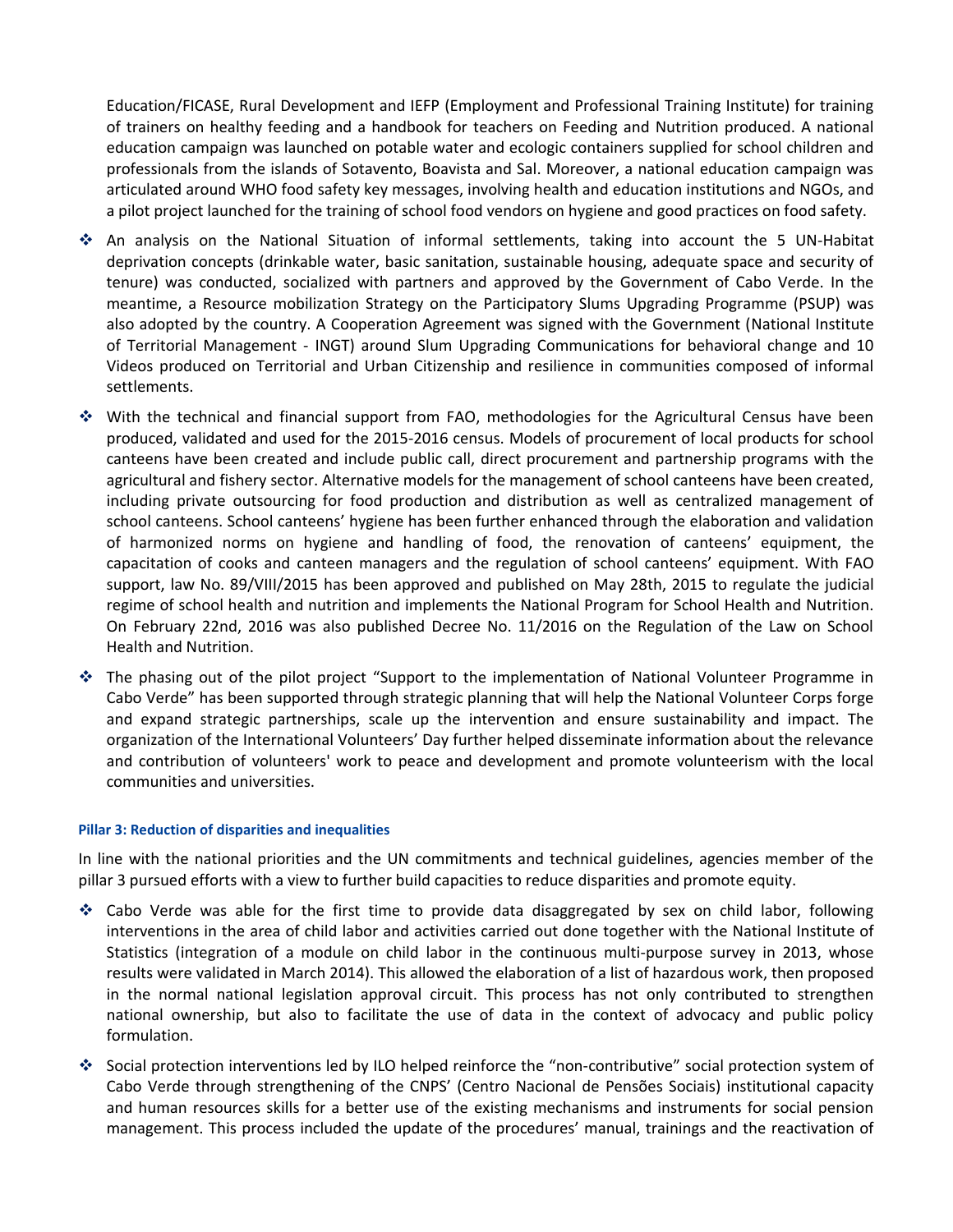the Centre's website, an important mean of communication and governance. Besides, support was also provided for advocacy and information sharing around the national single registry for social protection's proposal designing, together with the proposal of a cash transfer programme.

- Dialogue has been enhanced on the mandatory social protection system at the INPS Forum (Instituto Nacional de Previdência Social) under the theme "Social Security and the challenges of sustainability", with an objective to promote and stimulate the ongoing debate and reflection on social security and challenges related to its longevity and financial sustainability. The discussion was encouraged by a tripartite representation. A twoday-discussion was held with the use of the assessment-based national dialogue technique, not only to analyze the current situation but also to identify gaps and challenges. Further recommendations were made in order to continue this work in the future.
- A national document with options for a coherent cash transfer program to increase the effectiveness and equity of social transfer in Cabo Verde has been technically validated and submitted to the government in early 2015. These policy options were developed based on an analysis of social vulnerability, the country's macroeconomic and fiscal situation, and institutional capacities to implement such a program. Technicians of central and local institutions in charge of social protection in Cabo Verde received trainings to increase their level of understanding of the social protection concept and enable them to apply it to strengthen mechanisms for the coordination, management, monitoring and implementation of social protection programs.
- Fechnical capacities of national technicians were reinforced in trade union policies for decent work generation for young workers, in promoting and defending workers' rights (in link with the ILO supervisory system), on the transition to formalization of employment as well as on thematic areas such as labor inspection, green jobs policies, project cycle management, rural development or entrepreneurship as a result of a collaboration with ILO and its International Training Center (ITC).
- $\cdot$  The national health financing strategy towards universal health coverage was finalized with support from UNFPA and WHO to key stakeholders from the Ministry of Health, the Ministry of Planning and Finance, INPS, the Ministry of Solidarity, the civil society and NGOs. In order to improve access and quality of health services, focus has been placed on financing solutions of priority health programs such as the Expanded Program of Immunization (EPI), Polio eradication, Nutrition, Maternal and Neonatal health, Adolescent health, sexual and reproductive health, HIV/AIDS, Tuberculosis and Malaria.
- Cabo Verde is better prepared to achieve objectives developed under global and regional initiatives such as the "Global Strategy for Poliomyelitis Eradication – End Game 2013-2018" and "Measles and Rubella Elimination by 2020". Progress was made towards the improvement of the quality of epidemiological surveillance (non-polio acute flaccid paralysis rate of 1 in 2014; only 3 cases reported in 2015). The national health system is now better prepared at technical and organizational levels on Effective Vaccine Management (EVM) and immunization techniques (strategic and operational plans developed such as the VPI introduction plan, the Effective Vaccines Management Improvement National Plan and the EPI Cold Chain Rehabilitation Plan). The EPI's capacity was strengthened on management, organization, planning supply chain, logistics, monitoring of vaccines as well as information management and weekly monitoring (notification report of measles and other diseases preventable by vaccination produced on a timely basis). Strategies were produced for the introduction of two new vaccines in the national calendar – the Inactivated Polio Vaccine (IPV) and the Human Papillomavirus (HPV) – following joint UNICEF/WHO advocacy contributing to the mobilization of international partners as well as the First Lady for the acquisition of the HPV vaccines. The external review of the PAV was carried out by international experts and the report and recommendations are available, increasing knowledge and ownership of the EPI Program by the various stakeholders in order to identify obstacles and appropriate measures for strengthening routine immunization. Following the participation of the national and agency focal points in a regional planning workshop on the switch from tOPV (trivalent oral polio vaccine) to bOPV (bivalent oral polio vaccine) the "switch Plan" was also developed and financed by regional funds for polio eradication.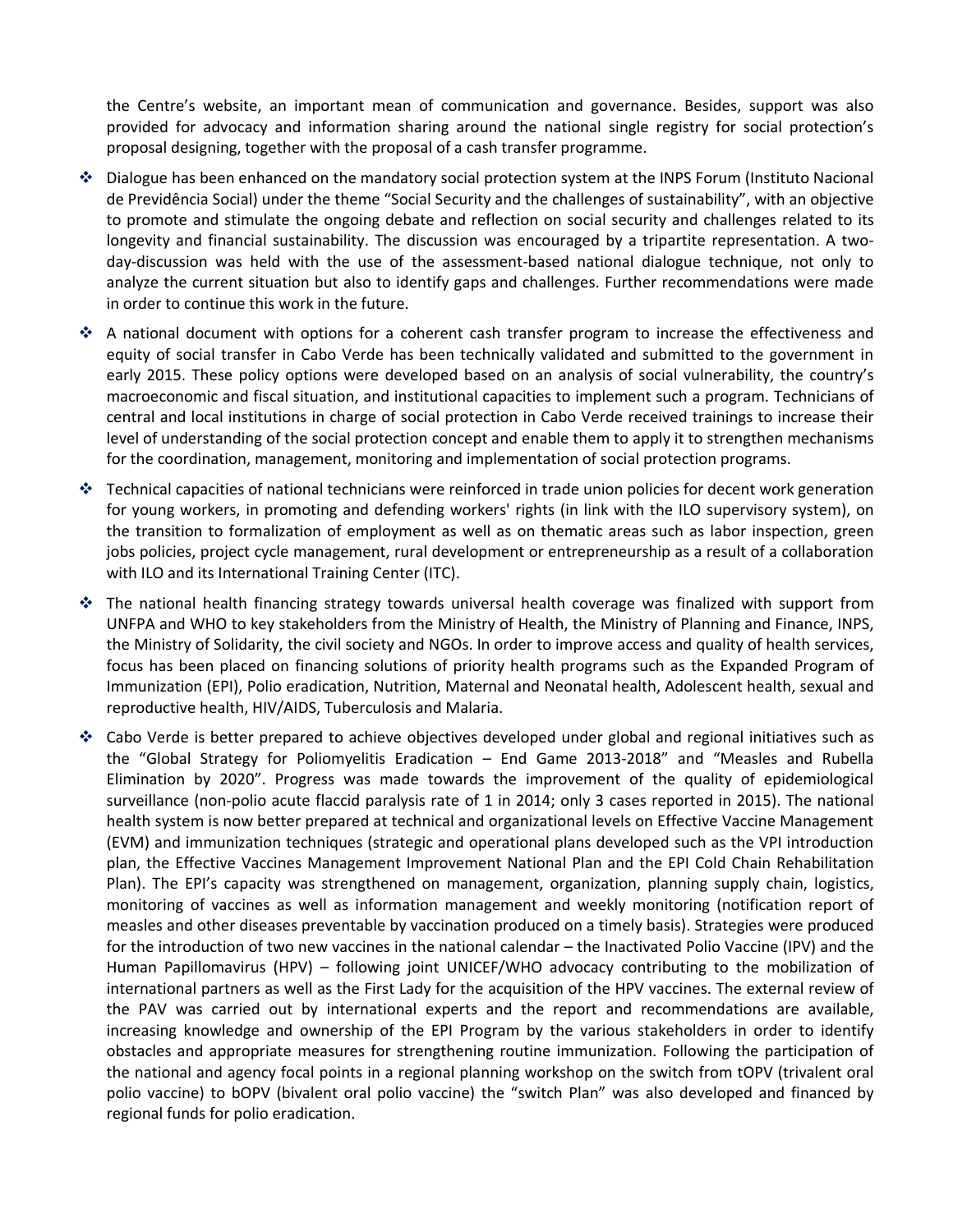- Sexual and reproductive Health services (SRH) have been improved. Strategic and technical documentation procedures for the SRH have been developed and updated while SRH technicians have been trained in obstetric and neonatal emergencies care (EmOC) to contribute to achieve national goals towards reducing morbidity and infant maternal mortality. National capacity on audit of maternal deaths was reinforced at decentralized level. Complementary interventions between the public health sector and civil society were promoted to achieve results on SRH issues, including Family Planning (FP) at community level. The evaluation of the FP program, leaded by the NGO VERDEFAM, raised relevant inputs to improve current strategies and put the emphasis adolescents and men at central, decentralized and local level.
- Following the restructuring of the Ministry of Health for the implementation of the National Health Development Plan (PNDS 2012-2016), a programming framework was established between the National Program for Adolescents and the Health Program on Sexual and Reproductive rights. Specific Youth Services have been reactivated and health technicians have acquired competencies on specific techniques and integrated attention to adolescents, contributing to a more focused response on youth. The evaluation of the National Health Program for Sexual and Reproductive including Adolescent Health, including a perception of service delivery evaluation by Young and Adolescents people, contributed to the decision made for the designing of a new program structure and services, based on a primary care definition focused on adolescents and taking into account differences by gender, socio-cultural dimensions of sexual orientation.
- The HIV and HIV/TB protocols have been updated based on new WHO guidelines and the 2015-2019 Strategic Plan to fight Tuberculosis benefit from financial UN support technical (including for the development of its monitoring and evaluation capacity). The results of the study on Stigma Index at the national level have enabled the country to detain an in-depth knowledge on the profile of people living with HIV/AIDS (PLWHIV), and fed the definition of a strategy focused on key-populations including PLWHIV and the preparation of the Fourth 2016-2020National Strategic Plan Fight against HIV/AIDS.
- The 2014-2017 Strategic Malaria Pre-elimination Plan was finalized with WHO assistance in the development of the concept note and dialogue with partners around documents submitted to the Global Fund to Fight AIDS, Tuberculosis and Malaria. The development of the National Manual of malaria in the context of elimination was also supported, as well as a local plan against malaria in high-risk areas of the capital Praia and insecticides for vector control.
- On gender-based violence matters, the institutional and interventional framework of keys players involved in prevention and support to victim, including civil society organizations, has been further enhanced during the year. The justice, police and health sectors now have procedural protocols for Gender-Based Violence victims and 70% of municipalities include victim support services. Operational aspects of the Ministry of Justice's Gender-Based Violence Rehabilitation Program have been consolidated. In parallel, discussions started with the education sector regarding the inclusion of a module on gender equality and the culture of non-violence in Human Rights and Citizenship Awareness. Civil society organizations expanded their informational and awareness-raising activities to the entire national territory. As such, the national social mobilization capacity in the promotion of women's rights and the fight against discrimination was strengthened, creating the conditions for a successful launch of two international UN Women-led campaigns with considerable media coverage: "He for She" and "Free&Equal". "HeForShe", championed by the President of Cabo Verde had mobilized 5,000 men and boys by late November 2015 from all of Cabo Verde's islands to commit to fight violence and discrimination against women (thus meeting the established target). "Free&Equal" featured singer Mayra Andrade to promote LGBT rights, respect and non-discrimination for gender identity and sexual orientation.
- As part of measures taken to implement the GBV law, awareness-raising actions were initiated in elementary and high schools from the islands of Sal, Fogo and Santiago involving male and female students. In addition, the campaign "VBGSOM – *desta mão não sai violência*" ("No violence will come from this hand"), launched by the Olavo Moniz High School educational community in Sal Island was promoted by UN Women, while a video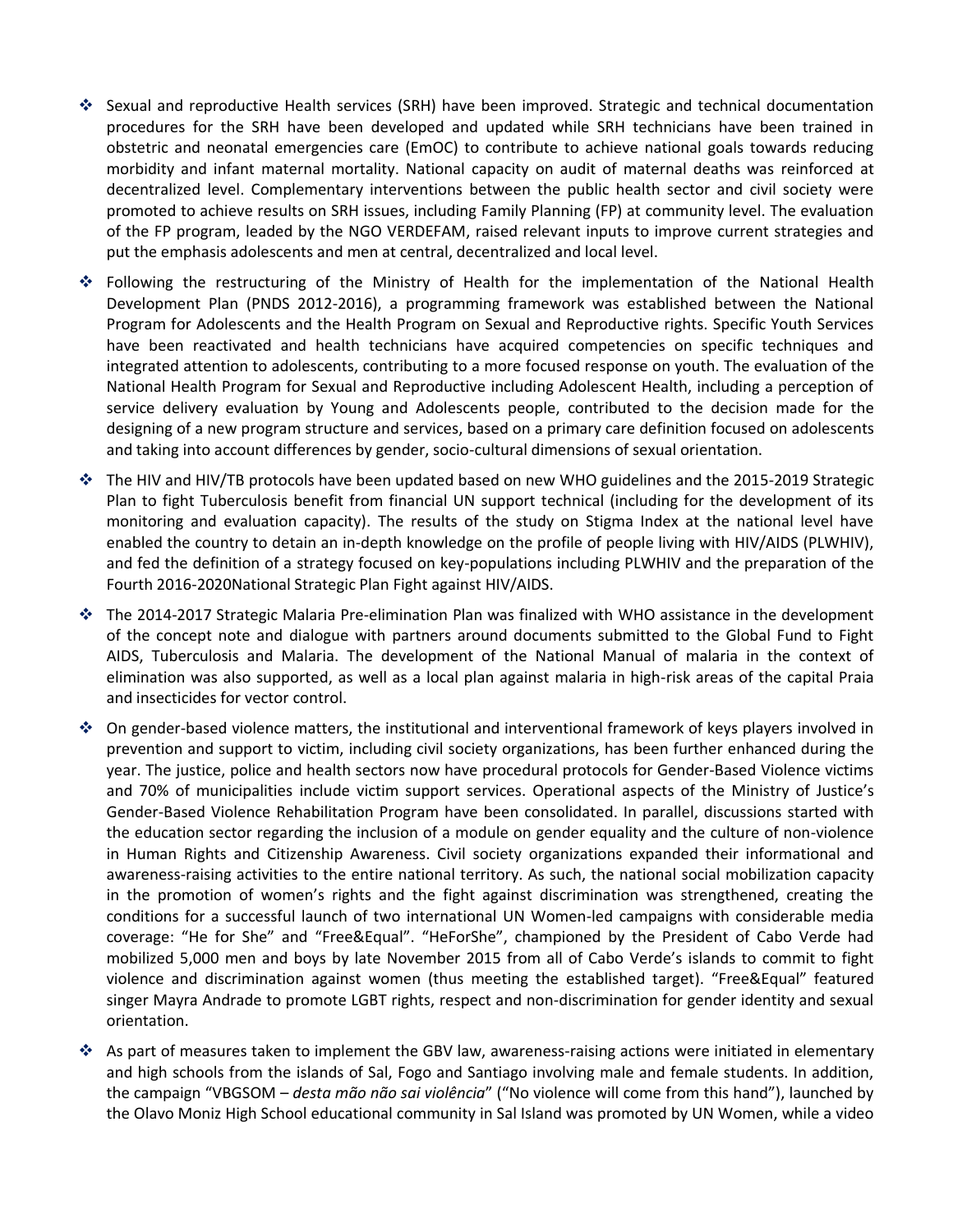report on the innovative initiative "Pro-Equality" Schools was produced and broadcast, portraying the main results of the program. In parallel, a nation-wide media campaign promoted equality between girls and boys, directed toward students and the entire educational community (radio, television and school distribution of the campaign's promotional materials). Furthermore, in partnership with the Laço Branco ("White Ribbon") society, made up of men devoted to ending violence against women, 120 men and boys participated in 10 Theater of the Oppressed sessions on gender equality, new masculinities and the culture of non-violence, carried out in various different neighborhoods in the urban area of Praia.

- The "Manual of Best Journalistic Practices in the Fight Against Gender-Based Violence" was disseminated by workshops among media professionals to advocate on the use of a correct approach in the treatment of information on Gender-Based Violence and a language that promotes gender equality. Two additional campaigns as part of the 16 Days of Activism were re-launched and intensified: (i) the international campaign UNiTE to End Violence Against Women and Girls, bringing together Cabo Verde's Head of State, political decision-makers, NGOs, state institutions and an unprecedented mobilization of the diplomatic corps in support of the cause, and, finally, (ii) the campaign to promote the SOS Gender-Based Violence Hotline to report and request police assistance in cases of Gender-Based Violence. Two new Care Centers for victims of Gender-Based Violence (in Praia and Calheta de São Miguel) extended the coverage to 20 of the country's 22 municipalities. Finally, 29 Casas de Direito professionals (7 men and 22 women) received a formation around the Victim Support Center and Casas de Direito's Operating Guidelines to improve the quality of services offered to victims of Gender-Based Violence.
- With regards to social reintegration of perpetrators of Gender-Based Violence, the "Gender-Based Violence Defendants Program" was launched by the Ministry of Justice's Directorate General of Penitentiary Services and Social Reintegration. The department's services is now equipped with technical, material and human capacity to conduct reflection groups throughout the country (with the exception of São Nicolau). In 2015, and only in the Praia district, 7 reflection groups made up of men charged of gender-based violence met, following a large increase in the number of defendants referred to this initiative by the Prosecutor General's office.
- NGOs working to promote gender equality and women's empowerment (OMCV, Morabi and Verdefam) have seen their capacity reinforced to intervene with the most vulnerable groups of women through financial support from UN Women. Target population's capacities (young people, peri-urban communities, sons and daughters of victims of gender-based violence, junior high school and high school students, new Armed Forces recruits, grassroots community associations, etc.) were strengthened through on-site informational, educational and capacity-building on human rights, women's rights, sexual and reproductive rights sessions.
- Cabo Verde's capacity to prevent drug abuse and treat drug dependency has been enhanced with the availability of two additional services, notably, the One-Stop-Shop center- («Espaço de Respostas Integradas») based at the health center of Achadinha and the Drug-free unit at the central prison of São Martinho, both in the capital city of Praia. These pilot projects are expected to be replicated at national level to increase drug dependency care possibilities.
- ❖ Clinical Management on Drug Use care and treatment tools, including the treatment structure and protocol, the clinical governance guidelines and recommendations, and proposed screening tools (ASSIST, PHQ-9, GAD-7, AUDIT) were successfully developed in the reporting period for the pilot initiative (One Stop Shop Center. A therapeutic protocol for addiction treatment at national level has been finalized with UNODC technical assistance in view of standardizing dependency treatment procedures in the country. The capacity of public institutions and civil society organizations on drug use prevention, care and treatment has been strengthened through a number of capacity building activities targeted to more than 160 staff and volunteers from NGOs and CBOs, anti-drug community coalitions, law enforcement and health structures. Additionally, a booklet has been developed with UNODC support as a guiding tool for secondary school students and teachers on drug use prevention.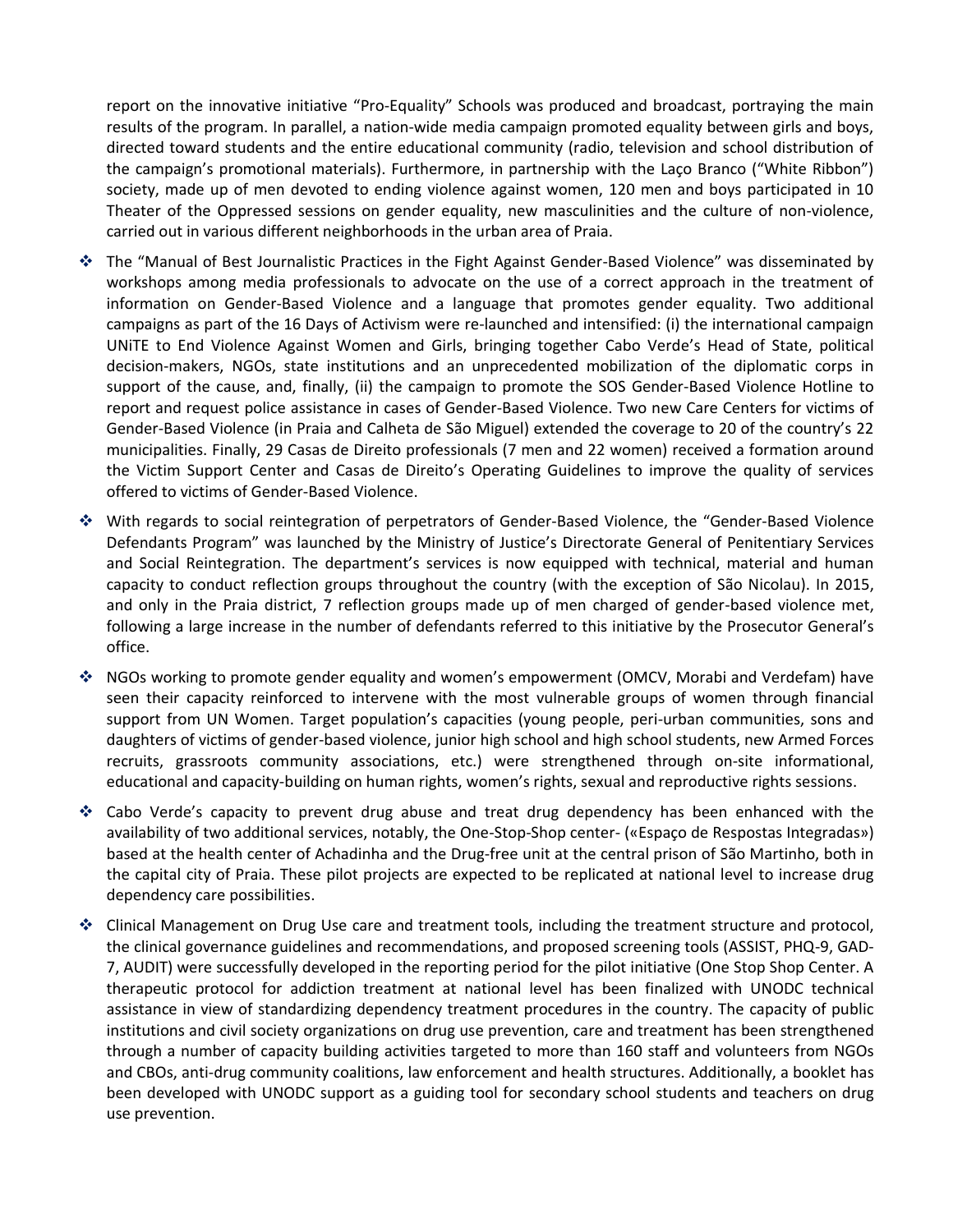- $\cdot$  The Institutional Framework and capacity development plan for the implementation of the National Program on Urban Development and Capacity Building of Cities (PNDUCC) was elaborated and approved by the Government of Cabo Verde together with its resource mobilization strategy. The Resolution to create the National Commission on Habitat III was elaborated and submitted to the Ministers Cabinet. The reporting elaboration process was launched and all the tools and themes approved. In parallel, the International Guidelines on Decentralization and Access to Basic Urban Services for All are now adapted to the national context to respond existing gaps in the inclusion of the urban poor. Decentralization debates were stimulated through a National Forum on Decentralization and Regionalization. For the first time, the issue was widely and openly discussed in the country after the experience of 25 years of local governance. As a matter of fact, the UN has positioned itself as an important partner in this thematic area.
- UN Habitat support to the implementation of the Municipal Information System (SIM) has contributed to the improvement of Country ranking in Doing Business Report 2015. The quality of services delivered to citizens by municipalities has increased considerably following the introduction of new management modules in the SIM platform (Municipal Management System) and training courses organized for local executives. To continue, the Doing Business Report recommended the country to maximize resources and strengthen the synergies among municipalities and also with central government. A study on the inter municipality was also developed, with UN Habitat support, and has identified bottlenecks and resolution mechanisms to be put in place to improve coordination and negotiations' frameworks between municipalities.

#### **Pillar 4: Environmental sustainability and adaptation to climate change**

The UN in Cabo Verde is working towards ensuring that natural resources are used and managed in a sustainable manner and helping to contribute to growth, poverty reduction and climate change adaptation and mitigation.

- Work has been carried out with the Government to implement policies and institutional capacities for disaster risk management. In 2015 the Post-Disaster Needs Assessment (PDNA) of the Fogo Volcano Eruption was conducted jointly by the Government of Cabo Verde and representatives from different UN agencies, the World Bank and the European Union. The results were presented in the donors' conference held at the end of the year and donors started pledging aid for recovery according to the needs identified in the PDNA. The development of the PDNA process was a unique moment to strengthen local capabilities using a real scenario, the Fogo eruption. The PDNA methodology was adopted by the country and a pool of 117 civil servants from line ministries, agencies and institutes covering sectors including infrastructure, agriculture, health, land planning, education and emergency response and representatives from local government institutions was created and trained on PDNA and Preparedness for recovery methodologies. In addition, the Regional Project of Urban Resilience and Risks Reduction in Portuguese-speaking African countries was launched, its implementation strategy approved with partners of each country, experts recruited and all the implementing tools and instruments were elaborated. National resilience capacities have also been strengthened through the elaboration of Modules for training of trainers (TOT) in risk reduction and resilience in urban plans and strategies.
- Post-disaster recovery operations are aimed at helping people return to normal living conditions and to quickly resume their livelihoods and is an opportunity to build back better and strengthen the potential disaster prevention capabilities. In collaboration with national authorities and Fogo municipalities, and on the basis of consultations held with the United Nations agencies and other development partners, five priority interventions were identified for the Fogo recovery plan. These areas include the most immediate needs of individuals and communities for the rehabilitation of livelihoods. Resources have been mobilized to support the displaced population, particularly for access to drinking water, and rehabilitation of the existing houses. A guide and manual of best practices related to re-building, particularly in informal settlements was also produced and disseminated. Additionally, the regulatory framework on urban and housing policy was developed and approved.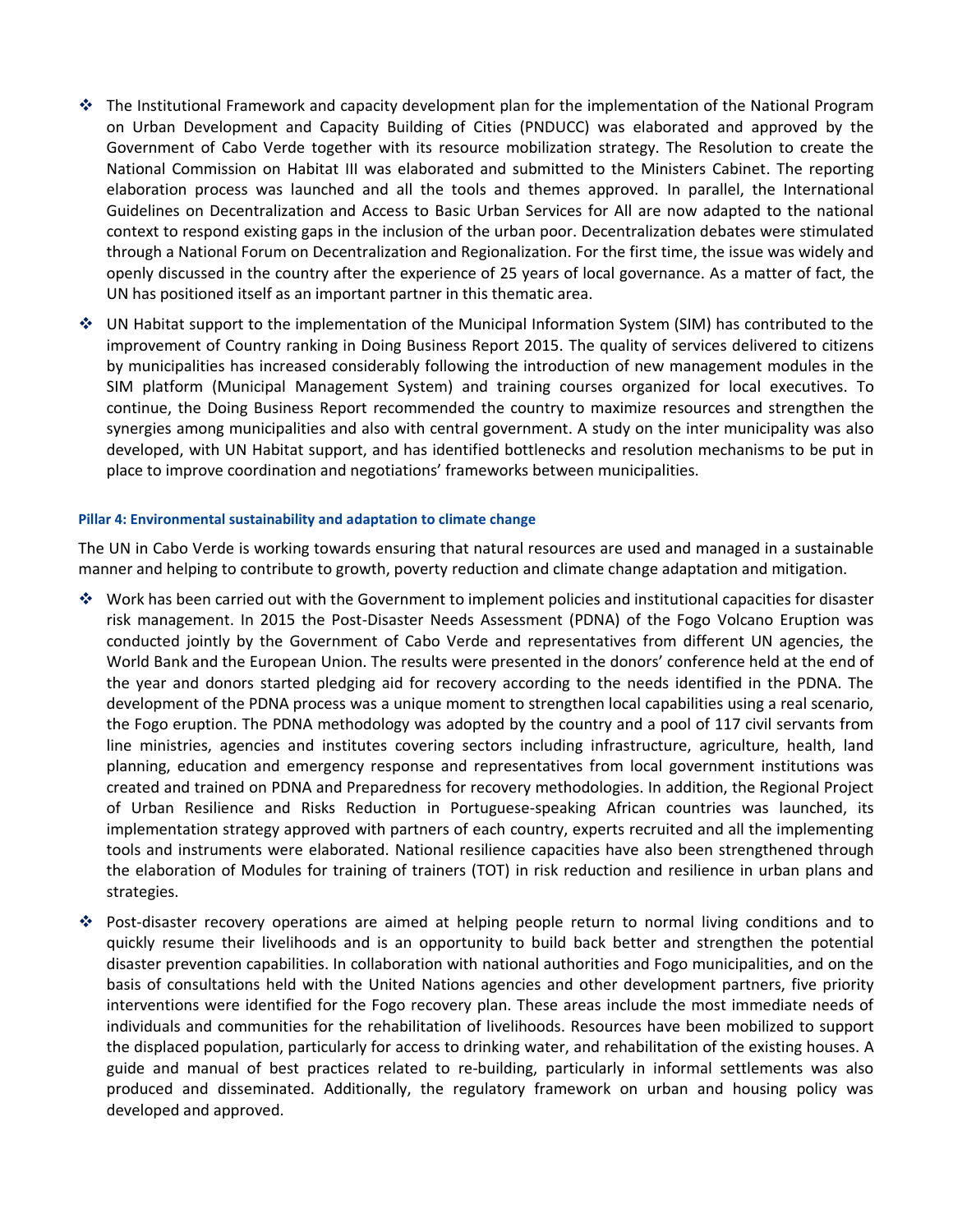- $\cdot$  Through a climate change adaptation project, a survey was conducted in 8 municipalities, with more than 25 communities, to identify food security challenges and climate change adaptation needs and to formulate project proposals around these issues at community level. In this regard, thirteen demonstrative projects are being implemented in Santo Antão (Porto Novo and Ribeira Grande) and Santiago (Santa Cruz, S. Lourenço, Tarrafal e São Miguel). Most of the selected community-based pilot focused on mobilization, storage and water use efficiency. As a result, six communities (Chã de Furna, Tarrafal de Monte Trigo, Boca de Coruja, Fajã de Janela, Ribeira dos Penedos, Machado) have seen their capacity strengthened in mobilizing water for agriculture by increasing the base flow discharge of the spring sources with reservoirs to store water, benefiting more than five hundred rural families. Forty two technicians from local associations received a training to strengthen their capacity in results-based monitoring and evaluation using the tools and mechanism devolved by the project to better monitor project implementation in this field.
- Preliminary results of the applied climate change adaptation research on crop varieties of high-nutrition value (yam/orange-colored sweet potato; carrots; tomato, peppers and beets) have proven quite encouraging. 3 varieties of beets, 4 varieties of carrots, 6 varieties of tomatoes have been tested in different agroclimatological zones in terms of yield potential, pest and disease tolerance as well as commercial characteristics. The inventory of pest and disease in agriculture for the wet season was carried out in Santo Antão and Santiago. The data collected is being compiled in a database which also provide a platform for crowd sourcing and possibility to interact with farmers concerning new pests and diseases. In Santiago the inventory covered over 28 different crops (horticulture, fruits, tubers, roots, beans and grass) in 86 parcels of land examined in order to catalogue all pests and diseases. All samples were geo-referenced. The next phase consists in the preparation of vegetative materials to be disseminated to the farmers nationwide.
- Vulnerable families (1294) received vegetable seeds and 11,237 dryland seeds to mitigate the effects of drought resulting from poor agricultural year 2014-2015. Livestock rescue and animal feeding supplements were provided to 668 families in rural areas for a total of 11,344 goats for a period of three months. Microirrigation kits and other agricultural inputs were provided to 35 families to increase the resilience of beneficiaries. These interventions resulted in the normal resumption of the 2015-2016 agricultural season, saving an important part of cattle suffering from lack of food, and contributing as a whole to the improvement of the condition of population affected by the drought.
- Thirty Radiophonic program on "climate change and food security in focus" were produced and broadcast live at national level and on community radios to enlarge coverage. Key advocacy materials were also produced and disseminated to increase awareness around climate change-related consequences on food production and induced vulnerability for the communities.
- Protected areas were established (46) together with the Ministry of Environment (for a total of 205.513,09 ha) across the Cabo Verde islands together with the introduction of specific income generation activities for local communities in order to improve livelihoods and promote local-level engagement in conservation efforts. For example, turtle and endemic plants conservation helped protect fragile resources and created additional income for the communities and NGOs. Besides, seventeen protected areas were effectively operationalized with management tools. The policy and regulatory framework of the Autonomous Authority for Protected Areas was developed in parallel and submitted to the Government.
- $\cdot \cdot$  The biodiversity of Cabo Verde is particularly sensitive to environmental consequences of climate change, as a Small Island Developing State and as an arid country neighboring the Sahel region. The financial sustainability strategy and plan for the Country's Protected Areas Strategy indicates that there is a financing gap of USD 1.8 million for investment in the national PA system management, infrastructure development and monitoring. Given the growing of the tourism sector and the importance of resource conservation, a 4.8 million dollars project was approved to safeguard biodiversity in Cabo Verde from current and emerging threats, by enhancing the enabling and regulatory frameworks in the tourism sector and activating a critical further subset of the national protected areas system (marine and terrestrial).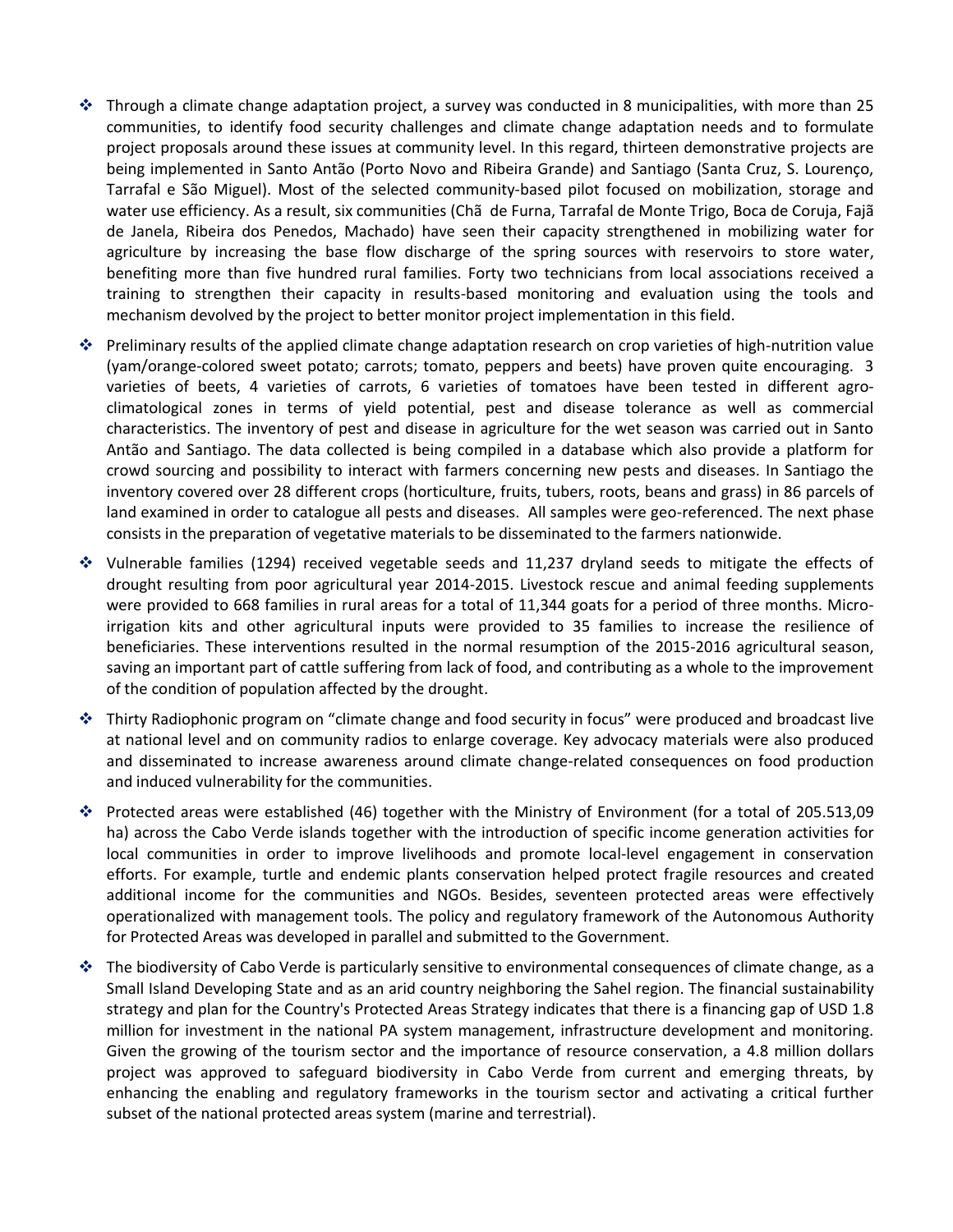- $\cdot \cdot$  The Government of Cabo Verde is in the process of reviewing and updating the National Implementation Plan (NIP) of the Stockholm Convention on Persistent Organic Pollutants (POPs). With technical support from UNIDO, an inception workshop and first training (POP's inventory) were led in February 2015, with the participation of 28 consultants and staff members from Environment and Agriculture sector. The POP's inventory was elaborated and approved during a national workshop in November 2015, with the participation of 29 consultants and staff members from the agricultural and environmental sector so as to increase national efforts towards further compliance with the Convention.
- As part of the development of NAMAs (Nationally Appropriate Mitigation Actions), the "foot prints" of gases emissions to the greenhouse priority sectors (energy, agriculture, livestock, transport, industry) were presented and validated at the national level with the contribution of more than 70 participants from different sectors. The legal framework has been established for the creation of the national inventory system for greenhouse gases to facilitate the collection, analysis and dissemination of data to the United Nations Framework Convention on Climate Change. In addition, based on the IPCC guidelines, a database was designed to facilitate the management of such information. This will have a significant impact in the currently late reporting process of the Third Communication.
- $\cdot$  UNIDO is supporting the Government's efforts in the promotion of renewable energies as well as energy efficiency markets and investments in line with the objective to reach a renewable energy share of 100% by 2020. As main partner of the ECOWAS Centre for Renewable Energy and Energy Efficiency (ECREEE) based in Praia since 2010, UNIDO contributed to the identification of ten renewable energy pilot projects in six islands (photovoltaic system in an ice factory in Brava; photovoltaic system for water pumping in Praia Branca, São Nicolau; Hybrid Minigrid system in Carriçal, São Nicolau; Hybrid Minigrid system in Figueiras, Santo Antão; hybrid Minigrid system (PV + Diesel + Batteries) in Ribeira Alta, Santo Antão). In addition, the strategic plan for a 100% Renewable Energy-provided Brava Island and the feasibility study on the photovoltaic system for the University of Cabo Verde were elaborated. Furthermore, 95 technicians were trained on renewable energies, hybrid systems for rural electrification and Wind Power (including three as ToTs), 6 consultants on Financial Analysis of Investment Project Scenarios (COMFAR III) and 26 persons trained on Photovoltaic and solar thermal to enhance national installation and maintenance capacities.
- The Observatory of Renewable Energy and Energy Efficiency (ECOWREX) is now operational with the technical support of UNIDO. The validated baseline reports received as part of the development of the National action plans and the SE4ALL action agenda have been analyzed and relevant valuable indicators extracted. The ECOWREX geospatial framework has been reviewed to develop a Spatial Data Infrastructure, and the software for producing the energy access maps is currently been validated. The ECOWREX Geospatial Platform is currently been upgraded. Lastly, the "Intigis" software has been chosen for the development of energy access maps and is currently under improvement to increase stakeholders' access to renewable energy options.
- ECREEE in collaboration with UNIDO organized a Side Event at the SE4ALL Forum in New York on "ECOWAS Regional Sustainable Energy Policies supporting national SE4ALL Actions". A SE4ALL technical assistance team visited Praia in May to follow-up on this collaboration. Furthermore, throughout a UNIDO international partnership with Royal Philips, 14 Philips Community Solar Light Centers were installed in 6 islands of Cabo Verde (5 in Santiago; 2 in Fogo; 2 in S. Vicente; 3 in Santo Antão; 1 in S. Nicolau and 1 in Sal). In parallel, a Philips Football Lighting Solar System was set-up in Praia as a way to promote renewable energies, energy efficiency and use of resources in favor of a development based on low carbon emissions and cleaner production.

## **Results of Operating as One**

 After the UNCT retreat in June, it was decided to reactivate the OMT, under the direction of the Deputy resident representative of the UNDP, UNFPA and UNICEF Joint Office. One challenge that the OMT has been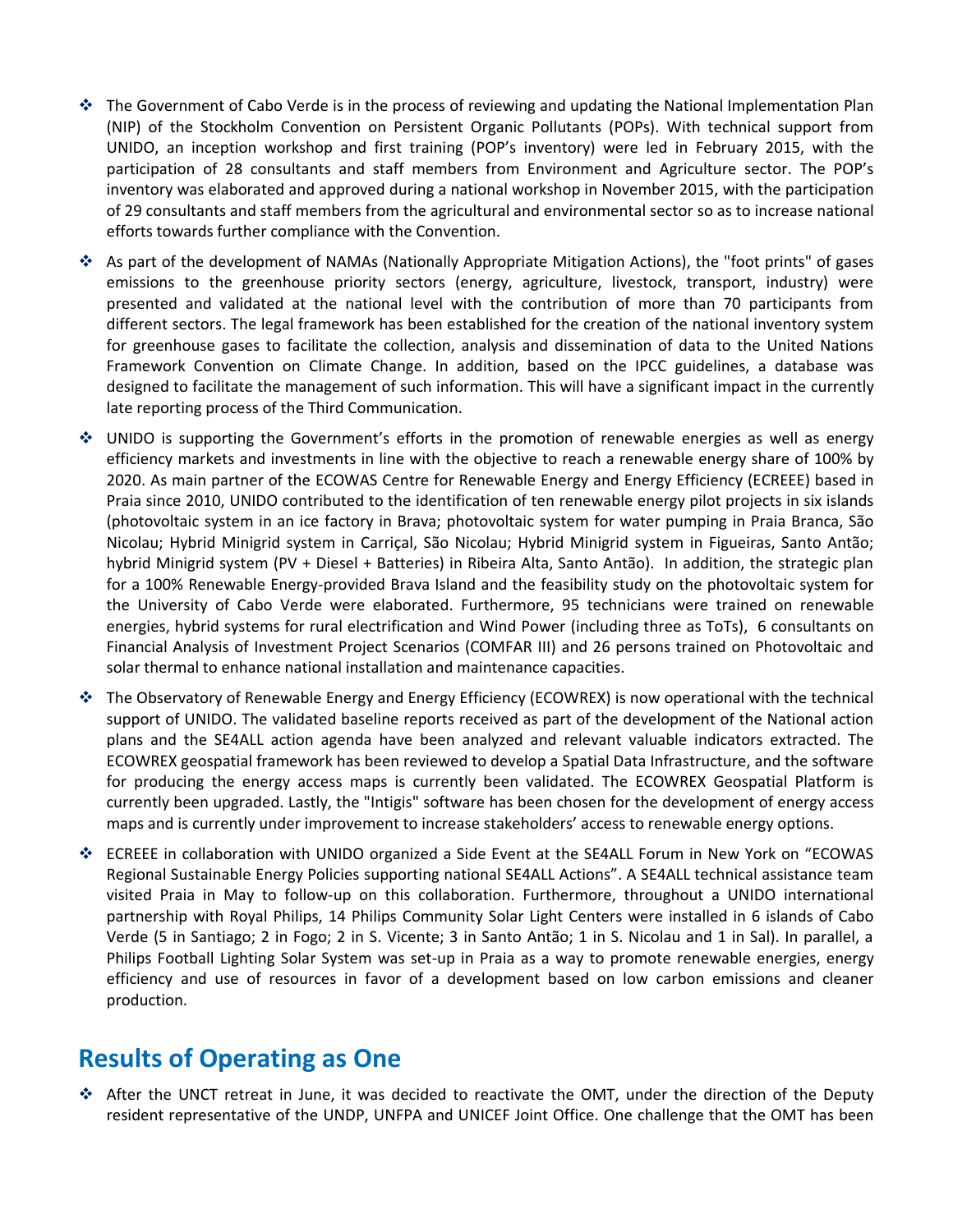facing is the very small number of resident agencies and hence the limitations of human resources, especially on operations. After this reactivation of the OMT, a number of actions, new procedures were developed, discussed and approved in the UNCT to be implemented during 2016. This include the LTA covering travel and cleaning, the establishment of a common roster for translators, interpreters and editors, and harmonizing national DSA rates. The establishment of a roster of pre-selected candidates (consultants) following the common consideration for recruitment and others is underway. These achievements mean a real breakthrough as will lead to efficiency and cost gains, the proven spirit of cooperation and joint action will contribute to the development of BOS during 2016. More specifically, a Road Map for the BOS's development has been developed and approved by the UNCT, to be implemented during the second and third quarter of 2016. The intention is to have a BOS document by the end of August, 2016, followed by its implementation.

- Through the experience of the Delivering as One, and the presence of the unique Joint Office of UNDP, UNFPA and UNICEF (with one single set of business processes, one single budget, and one organizational and staffing structure) in Cabo Verde, the experience and pre-existing conditions for a full integration and coherence of internal UN programming already exist. This, combined with the DaO experience, and together with the presence and strong involvement across UNCT activities NRAs, led the UN System in Cabo Verde to enhance its strategic positioning and programming capacities. Within such a unique organizational set-up, and given the limited size of the country, the room for piloting innovative integrated planning, programming and implementation strategies around the SDGs together with strongly-aware and involved national institutions is indeed very promising. With such a perspective in mind, the UNCT submitted a funding proposal in January 2016 to benefit from the UNDAF Innovation Design Facility under the 'Sustainable Development and Integrated Planning' and 'Publish engagement and Partnerships' window to facilitate the alignment of efforts. This was approved and the team is ready for its implementation during 2016. Challenges exist around the fact of a new government forming and the time to ensure transfer of knowledge and commitment for a timely implementation.
- $\cdot$  The availability of the funds from the DRT Delivering Results Together during the last three years (2014-2016), with specific methodology and approach on the planning and implementation, helped the UNCT not only to better programme together but also implement together and obviously increases the motivation and appetite for the OMT to work jointly and develop the BOS that should be implementing during the next two years.
- The breakthrough with national and UN pillar leads and co-leads during the planning and mid-year review of the UNDAF in 2015 has strengthened the PMT works for joint and integrated programming and implementation, but also contribute to increase harmonized operation within the UN as well as with national partners, meaning strengthening HACT, NIM, using and strengthening the national procurement and evaluations systems, etc.

## **Results of Communicating as One**

- ❖ In 2015, increased visibility of the UN's positions on national development issues and other topics in which the UN is engaged was achieved through effective external communication and active public relations and engagement with the Medias.
- The UN Communication Group, in collaboration of other UN thematic groups, jointly worked towards a better knowledge, information and visibility over the impact of the UN's work on beneficiaries, advocating for issues of national concern and positioning the UN as a trusted partner of Cabo Verde's sustainable development.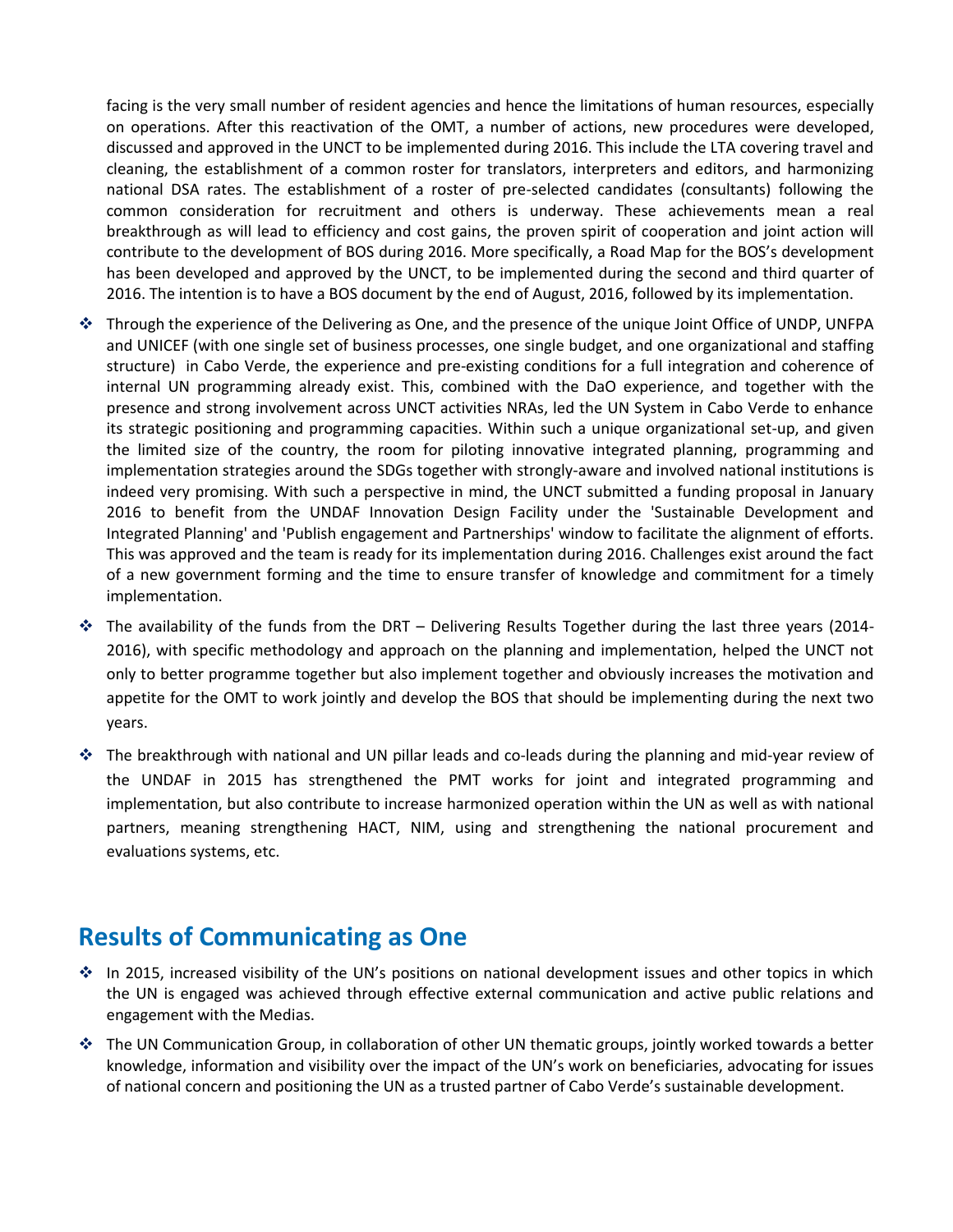- 2015 was an intense year for UN Cabo Verde and in particular its communication dimension considering the 40th anniversary of the UN presence in Cabo Verde and the 70 Years of the United Nations, and the implementation of its communication plan. In this context the UNCG organized and released the Commemoration Stamp of the UN Cabo Verde's 40 years on 6 October 2015. It was then distributed in different places with the main objective to disseminate the information on the anniversary of the UN presence in Cabo Verde. For the UN's 70 years celebration, the UN Communication Group organized several visibility activities to call attention of people for the UN mandate. Young artists were involved as well youth from social inclusion projects implemented by the UN and national partners. This year, high level press meetings as well as other advocacy events were also organized with the national Medias (radio, TV, newspapers, etc.). Interviews were published and broadcasted in the three largest Medias in Cabo Verde (TCV national television, Inforpress and Education Radio) on global issues, including the UN presence in Cabo Verde, the MDGs/SDGs and human rights.
- On the program side, thematic advocacy activities were organized throughout the year such as the launch of three UN Campaigns ("He for She", the "Orange Campaign" against GBV and the "Free and Equal" campaign) in presence of high-level national leadership. Others issues set as priority by the UNCT for the year received increased visibility with UNCG support such as youth entrepreneurship, early childhood development and child nutrition.
- Gender communication tools were designed channels including traditional and social media, media briefings and interviews have been used to disseminate key messages towards civil society, e.g. on the occasion of the "He for She" campaign. Relayed by the President of Republic, this campaign saw more than 5000 boys committing to change attitudes towards gender discrimination and gender-based violence as well as to inform citizens of their rights, gender equality and domestic violence legislation during the six-month-long campaign.
- Regarding the SDGs, the UN communication group supported national partners and UNCT´s initiatives in creating conditions for a strategic dialogue around the new 2030 Agenda. In this regard, the country organized a three major activities related to the SDGs: i) The International Conference on "SDGs in SIDSs and MICs: a perspective from Africa" (June 2015) and which resulted in the formal "Praia Outcome Statement"; ii) A dialogue among municipalities and other local actors around their role in implementing the SDGs which took place In Praia in October and iii) a National Workshop organized together with the Ministry of Finance and Planning on "SDGs' Prioritization, Mainstreaming and Financing in Cabo Verde" (December 2015) which aimed at further aligning national planning instruments and global sustainable development priorities.
- During all these different events, the UNCG coordinated the elaboration of communication tools and its distribution to all national and regional Medias and as well on online communication channels. Videos, electronic banners, posters, and SGD cards were produced, printed and disseminated through different channels including social Medias. A national online campaign was launched with SAPO.cv and reached 308.242 people between 5 October and 5 November 2015, with 497 clicks on the SGDs' banners and icons.
- With the ongoing consultations, the UN encouraged Cabo Verdean citizens to vote and choose their priorities through of MY World Survey which was re-published during the year, until September 2015. A partnership was established with the national ATM Company Vinti4 for SDGs' dissemination during a period of 10 days through their ATM interfaces nation-wide, to create a visual contact with SDGs' icons and promote national appropriation.
- Hundreds of youth were engaged in a conversation related to the International Conference on Population and Development Beyond 2014 and the SDGs, creating opportunities for synergies with the post-2015 Agenda with an emphasis on sexual and reproductive health and rights, gender equality and non-discrimination as critical development layers. In this context, two press visits were organized in partnership with the REJOP - Journalists' Network for Population and Development on the emergency situation in the Fogo Island other in Santo Antão, resulting in a highly-satisfactory media coverage.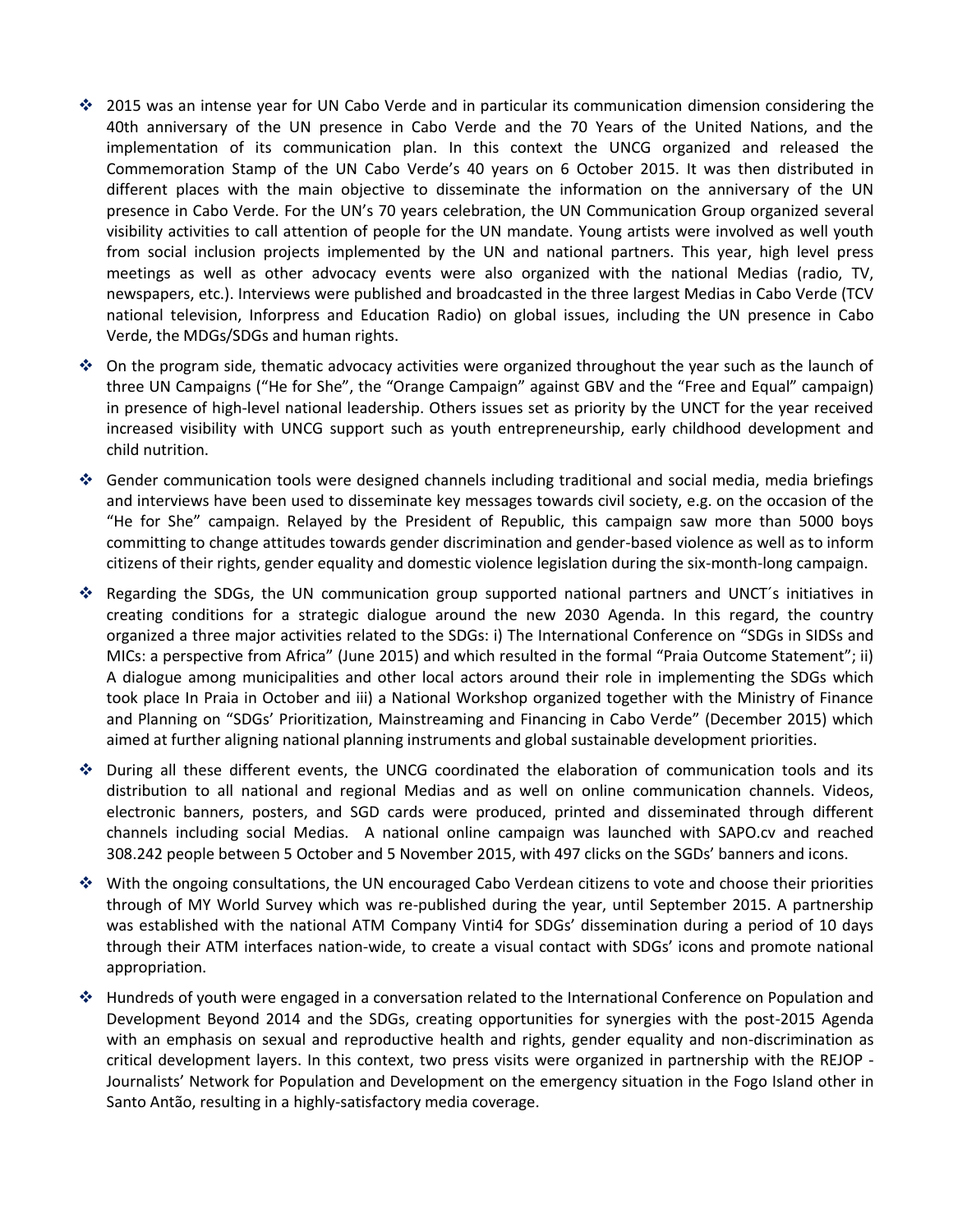- Several internal communications channels were further used in 2015, such as the UN bulletin "MORABEZA", UN media clipping "UNCV na Imprensa" and regular UN calendar updates.
- Through social media platforms, the UN reached more than 208,000 people. Young artists were called and engaged to add their voices and talents to the UN causes and priorities. The UN Cabo Verde website has registered 39,719 unique visits and 13,922 returning visitors.

### **Lessons Learned and Way Forward**

#### **Pillar 1: Inclusive growth and poverty reduction**

 $\cdot$  Supporting data production and gender analysis are key for evidence-based planning to increase women's economic empowerment and to ensure gender mainstreaming into sectorial plans for integrated strategies and measures addressing gender specific needs in different areas, such as decent work, local development, and agriculture and food security. As such, the UN will continue to support the country in conducting gender analysis of statistical databases of key economic sectors, such as the Agricultural Census and the Informal Sector Inquiry. For the first time, national statistics regarding these important economic sectors will make available data disaggregated by sex, age and area of residence (rural or urban), as well as evidence that will facilitate the elaboration of public policies and projects that take into account the specific needs and expectations of men and women.

#### **Pillar 2: Consolidation of institutions, democracy and citizenship**

- Gender disaggregated data and statistics are important tools to produce evidence-based policies, monitor and assess progress and impacts and to ensure accountability. Given monitoring requirements in the context of the sustainable development goals, now greater than ever, the country needs to produce advanced and more regular statistics, including gender indicators. Despite considerable progress in this field, we still face several challenges linked in particular to the insufficient capacity to produce timely, regular and consistent gender statistics and analysis, weakness in the political and legal frameworks to push gender mainstreaming in national plans and policies and needs to increase resource allocation for gender data collection and analyses or capacities to use them in policy decisions-making processes. The centrally and the mainstreaming of GEWE in the 2030 Agenda for Sustainable Development are key entry points to strengthen dialogues with different stakeholders in support to the implementation of the national plan for gender equality as well as in following up with high political commitments recently made context of in the Step It up for Gender Equality: Planet 50- 50 by 2030. This context will allow the UN to support advocacy actions in positioning gender equality as a key central thematic in the context of national discussions on the SDG agenda. As such, the UN will continue to support the country, namely the National Statistics Institute, the Capeverdean Institute for Gender Equality and civil society organizations for continuous progress in this field.
- $\cdot \cdot$  It is not possible to sustain a gender mainstreaming approach without increasing sectorial capacities in gender planning and budgeting. As such, during 2016, the UN will continue to support the country in delivering capacity-building activities in the implementation of a system aimed at monitoring gender-sensitive planning and monitoring initiatives (designed by the Network of Women Parliamentarians with the UN support) involving four ministries (health; education and sports; higher education, science and innovation; and rural development).
- $\cdot$  Activities around women's political leadership enhanced have demonstrated the importance of managing political tensions during the discussion on policy options and the value, during training sessions and meetings, of efforts to strengthen affective proximity, through specific dynamics. Concepts such as meritocracy, gender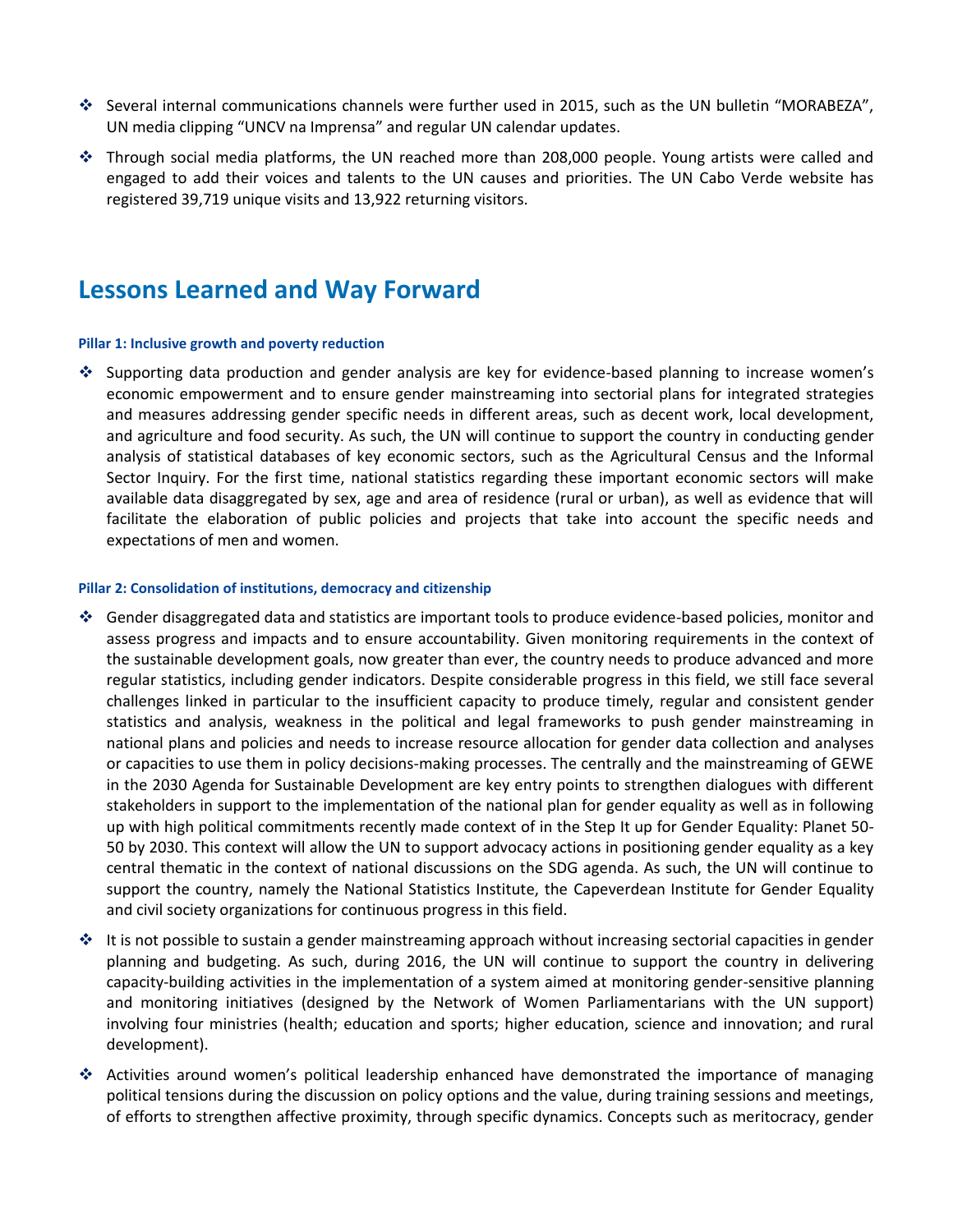mainstreaming and gender sensitive language are key for this audience and require specific deconstruction efforts. Workshops are also needed to inform the different fields for follow up/future intervention.

 Cabo Verdean authorities have taken consistent and systematic actions against drug trafficking and organized crime, including the strengthening of human and material capacities. Despite the achievements made in Cabo Verde in countering drug trafficking and organized crime, with visible impact in terms of cocaine seizure and convictions, the country still faces some challenges related to the consolidation of gains obtained and enhancement of the capacity to respond to emerging challenges posed by organized crime. But also by petty and medium-scale crime, including urban crime, which has triggered a perception of much insecurity among the population. In relation to national legal framework on Drugs and Crime, Cabo Verde has ratified all major UN Conventions on Drugs and Crime, including the Vienna, Palermo and Merida Conventions, as well as regional legal instruments within the framework of ECOWAS. The country managed to harmonize the above international legal commitments with its national legal framework by creating laws on drugs, organized crime, and terrorism. However, taking into account the public health issue and new crime trends related to crack and alcohol addiction, there is a need to reformulate the domestic laws regarding the Drug Demand Reduction in order to better frame the national intervention in this field and harmonize the national policy to the international standards. In this context, the national institutional capacities (central and local levels) on drug dependency prevention and treatment will be strengthened in line with international guidelines in this field. The Government's efforts will be supported regarding the prison reform and the social reintegration of youth inmates, with a view to align the Prison System with international standards such as the Standards Minimum Rules for Treatment of Prisoners and preventing the preventing criminal recidivism in Cabo Verde. In addition, the National Plan against Corruption should be reviewed and implemented in light of the recommendations from the United Nations Convention against Corruption.

#### **Pillar 3: Reduction of disparities and inequalities**

- $\cdot$  Increased coordination has been assessed in some domains and activities among participating agencies, resulting in a higher-quality response. This will be to reinforce, based on clear strategies and mechanisms. Despite the results achieved, a lack of evidence-based activities is still noticed, although necessary to support the strategies and actions to reduce disparities and inequities.
- The first national-level meeting (since the approval of the Gender-Based Violence Law in 2011) to assess the functioning of the Sol Network (Institutional Gender-Based Violence Victims Support Network) brought together various different players involved in the implementation of the law, public institutions representing the health, education and justice sectors, public magistrates and NGOs in order to evaluate the state of effective implementation of the prevention, protection and criminalization measures outlined in the law. Working group presentation sessions and plenary discussions helped identifying the main constraints for an adequate implementation of the law and priority points of intervention. The issue of institutional coordination and articulation and weaknesses inherent to the non-existence of a mechanism aiming at monitoring and evaluating the law were among weak points the assessment pointed out as requiring urgent analysis. Although various measures were implemented, various tools developed to facilitate the harmonization of procedures, greater effectiveness seen in terms of judicial responses reflected in the number of cases resolved and significant investments made in terms of improving the capacities of those professionals providing services, the absence of a central monitoring system prevents us from having obvious data and information available to assess the response's effectiveness. As a result of this, the UN included a special focus on this theme in its 2016 annual plan of activities in order to support the country in enhancing this component of its response.
- $\cdot \cdot$  To better assist populations in need of drug dependence treatment services, the priority is to reinforce the capacities of the professionals providing health services in all the provinces of the country. The communitybased services for drug users will continue to be developed based on local priorities relevant to the Cabo